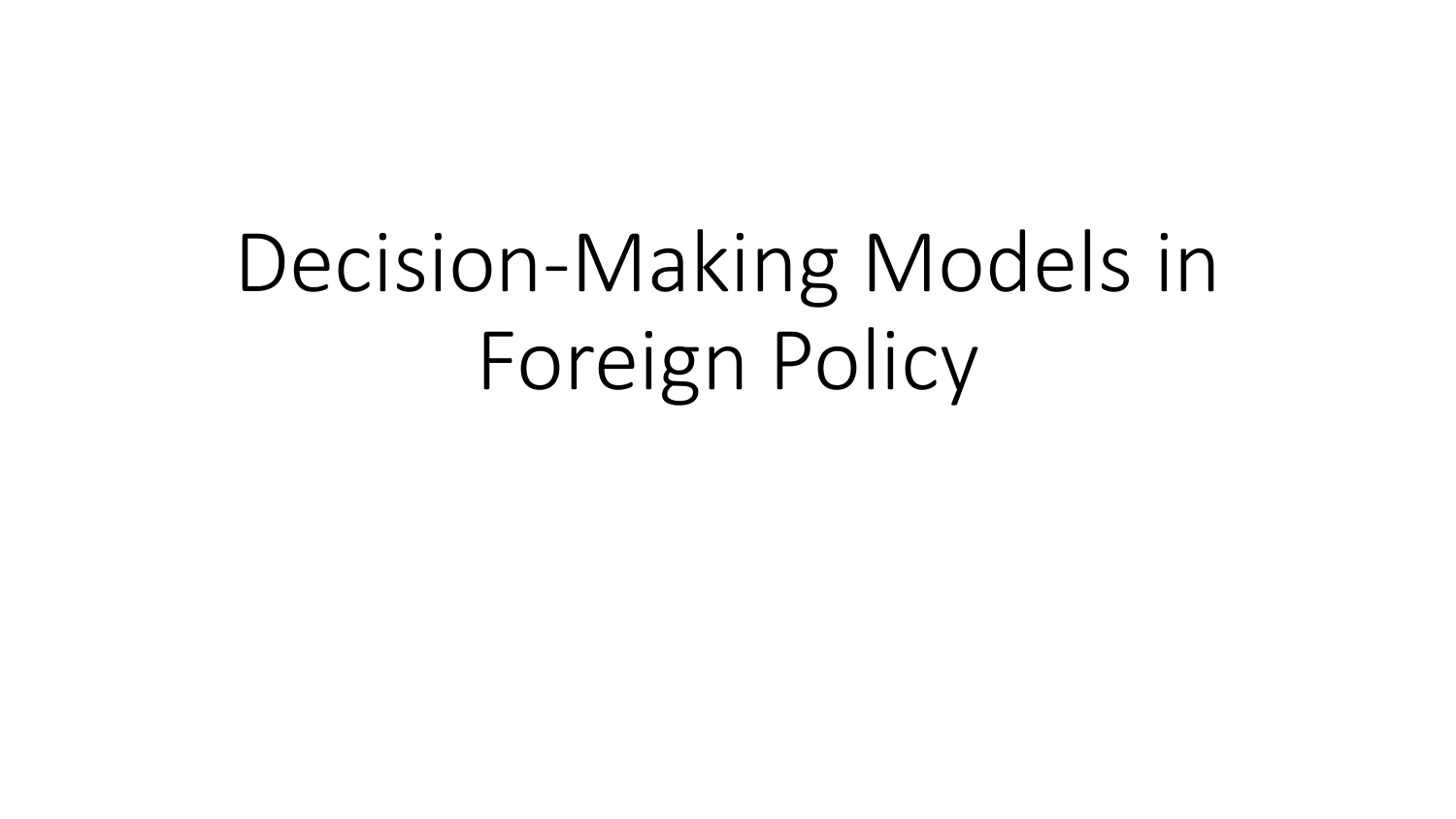- Foreign policies are the strategies governments use to guide their actions in the international arena.
- Foreign policies spell out the objectives state leaders have decided to pursue in a given relationship or situation.
- States establish various organizational structures and functional relationships to create and carry out foreign policies.
- Officials and agencies collect information about a situation through various channels; they write memoranda outlining possible options for action; they hold meetings to discuss the matter; some of them meet privately outside these meetings to decide how to steer the meetings.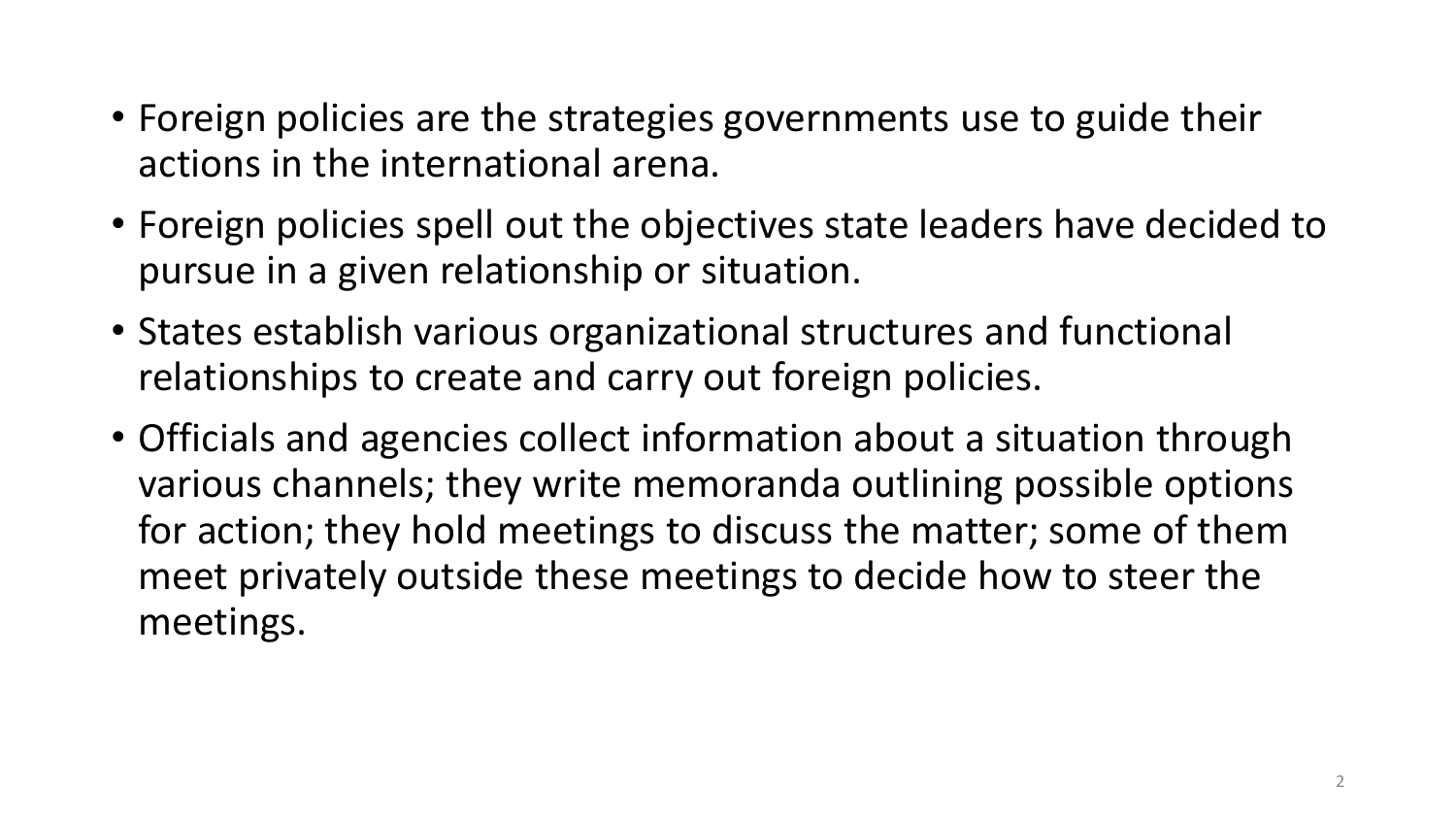- The foreign policy process is a process of decision making.
- States take actions because people in governments—decision makers—choose those actions.
- Decision making is a steering process in which adjustments are made as a result of feedback from the outside world.
- Decisions are carried out by actions taken to change the world, and then information from the world is monitored to evaluate the effects of these actions.
- These assessments will then enter into a future decision-making process.
- It should be noted that Decisions occur when there is *time pressure*, *task complexity*, *awareness of the available alternatives* and *a good alternative assumption that leads to the desired result*.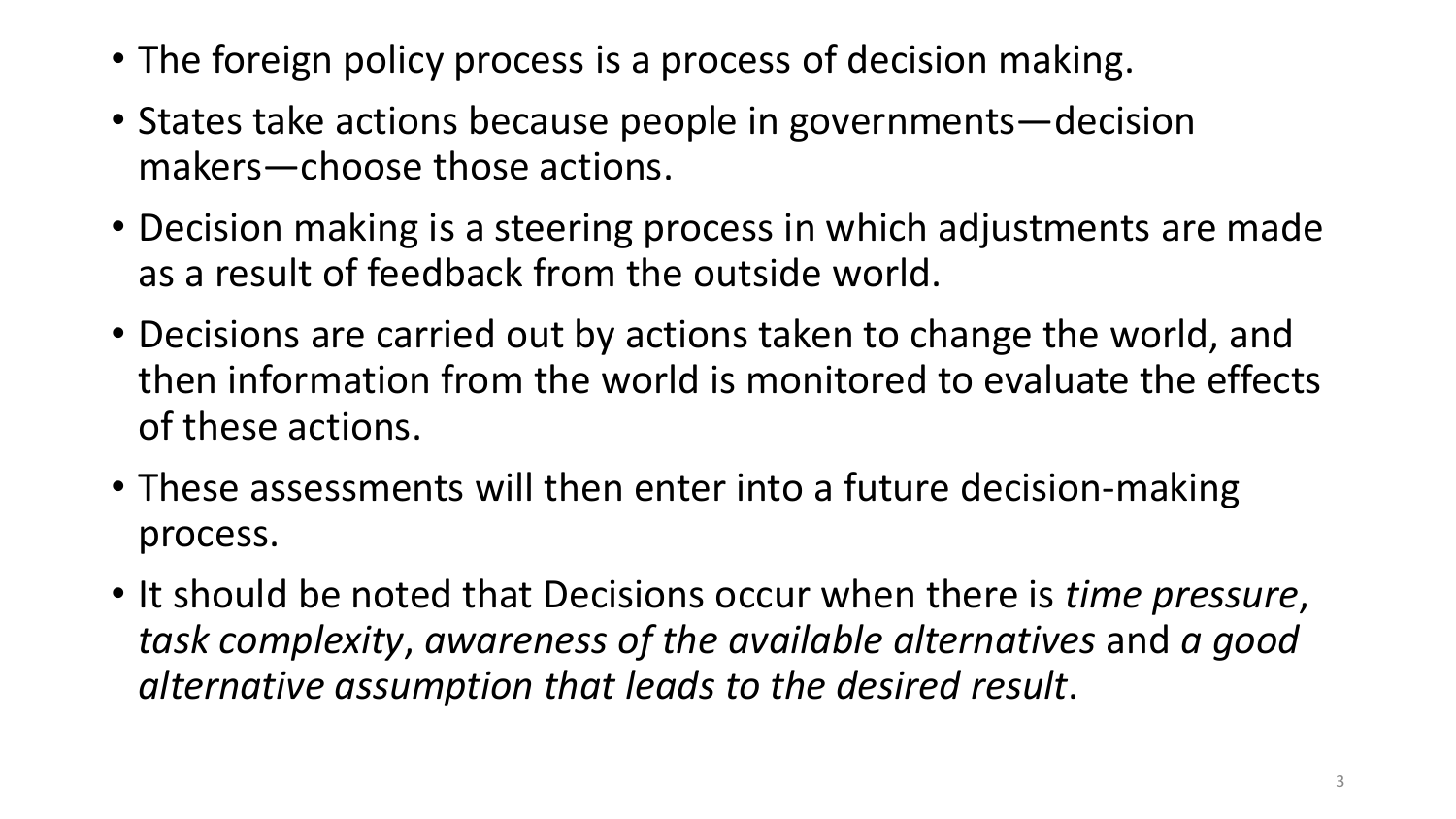- *Graham Allison's 3 Models of Decision Making*
- In his book, *The Essence of Decision: Explaining the Cuban Missile Crisis, (1971),* Allison focused on bureaucracy's effect on foreign policy decision making. .
- Allison identified three models, namely:
- Rational Actor Model (RAM)
- Organizational Processes Model
- Governmental Politics Model or Bureaucratic Politics Model

## • *Rational Actor Model (RAM)*

• In this model, decision makers set goals, evaluate their relative importance, calculate the costs and benefits of each possible course of action, then choose the one with the highest benefits and lowest costs.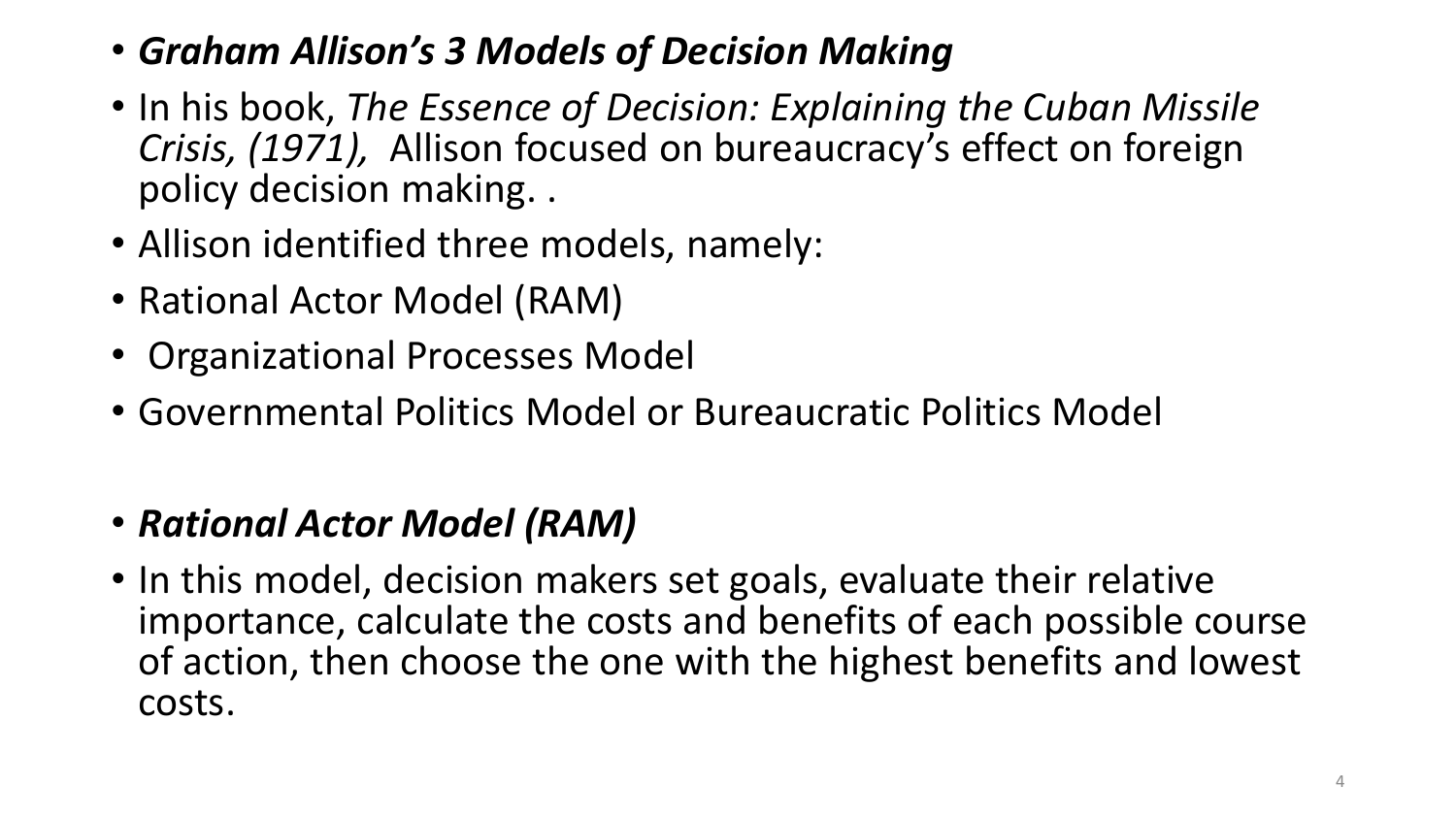• From the perspective of rational choice theorists, any rational actor model assumes that actors (such as decision makers) make choices that the actors believe will lead to the best feasible outcomes for them as defined by their personal values or preferences.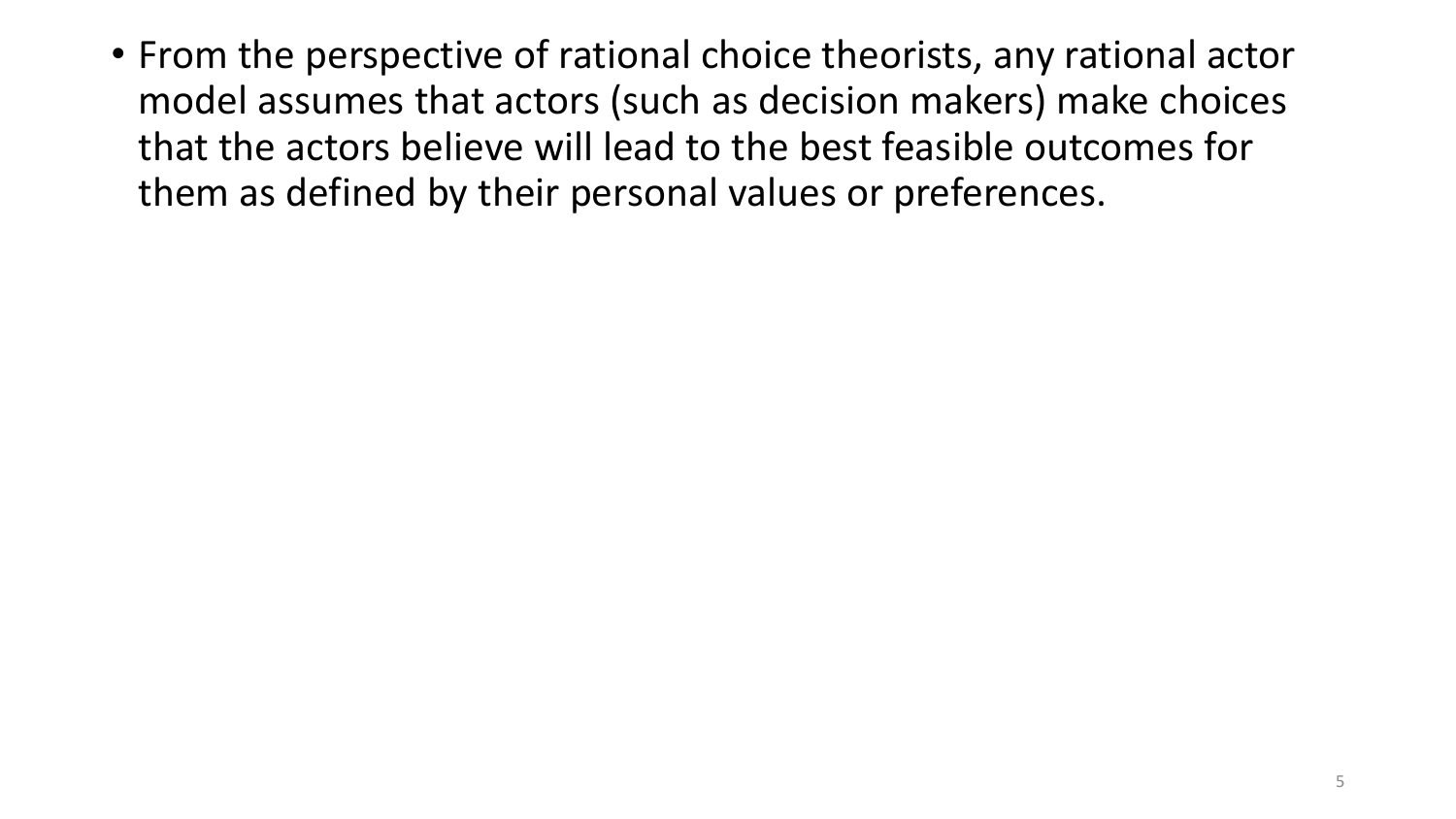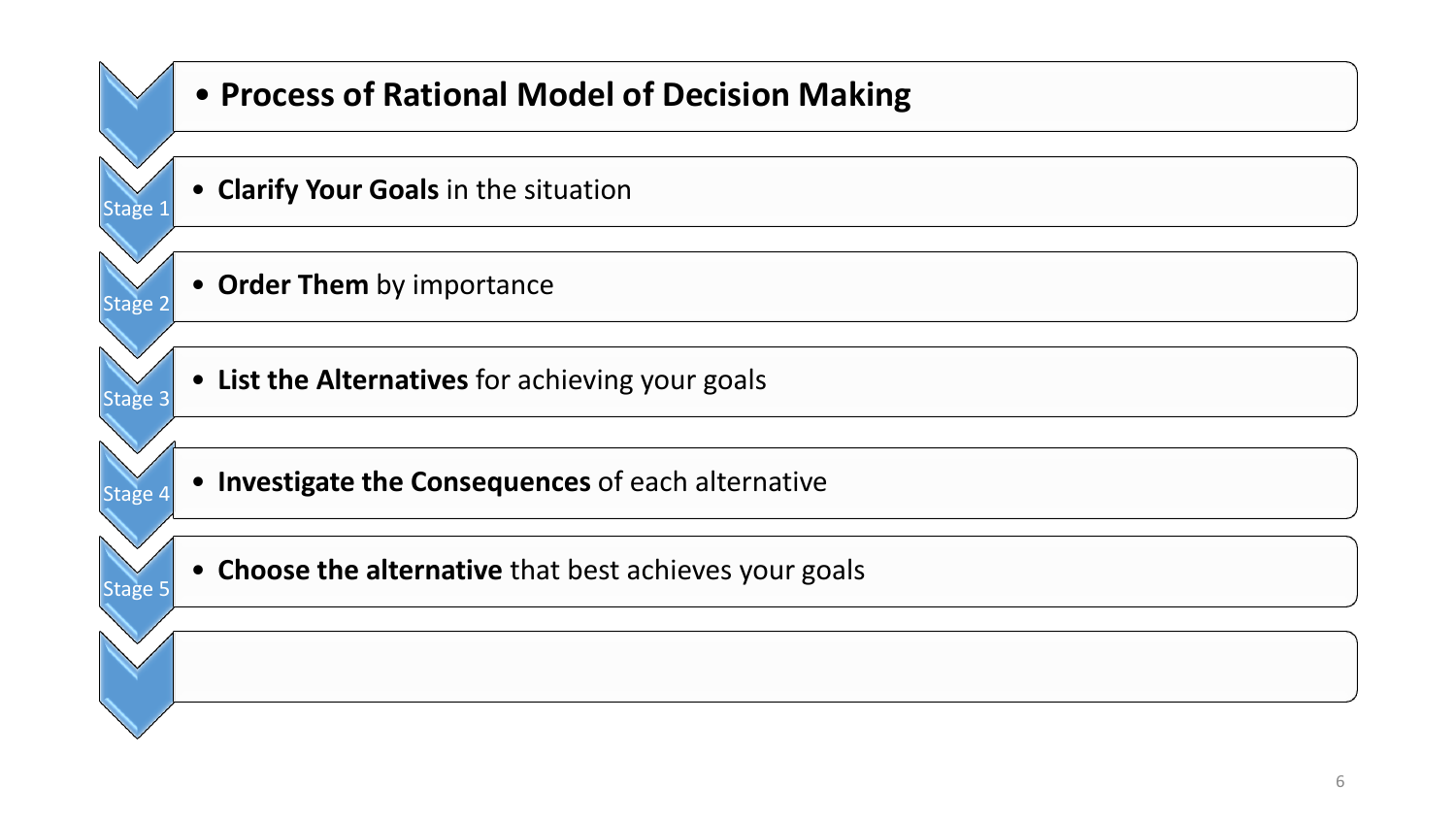- *The Organizational Processes Model.*
- In this model, foreign policy decision makers generally skip the laborintensive process of identifying goals and alternative actions, relying instead for most decisions on standardized responses or standard operating procedures.
- For example, the U.S. State Department every day receives more than a thousand reports or inquiries from its embassies around the world and sends out more than a thousand instructions or responses to those embassies.
- Most of those cables are never seen by the top decision makers (the secretary of state or the president); instead, they are handled by low-level decision makers who apply general principles—or who simply try to make the least controversial, most standardized decision.
- These low-level decisions may not even reflect the high-level policies adopted by top leaders, but rather have a life of their own.
- The organizational processes model implies that much of foreign policy results from "management by muddling through."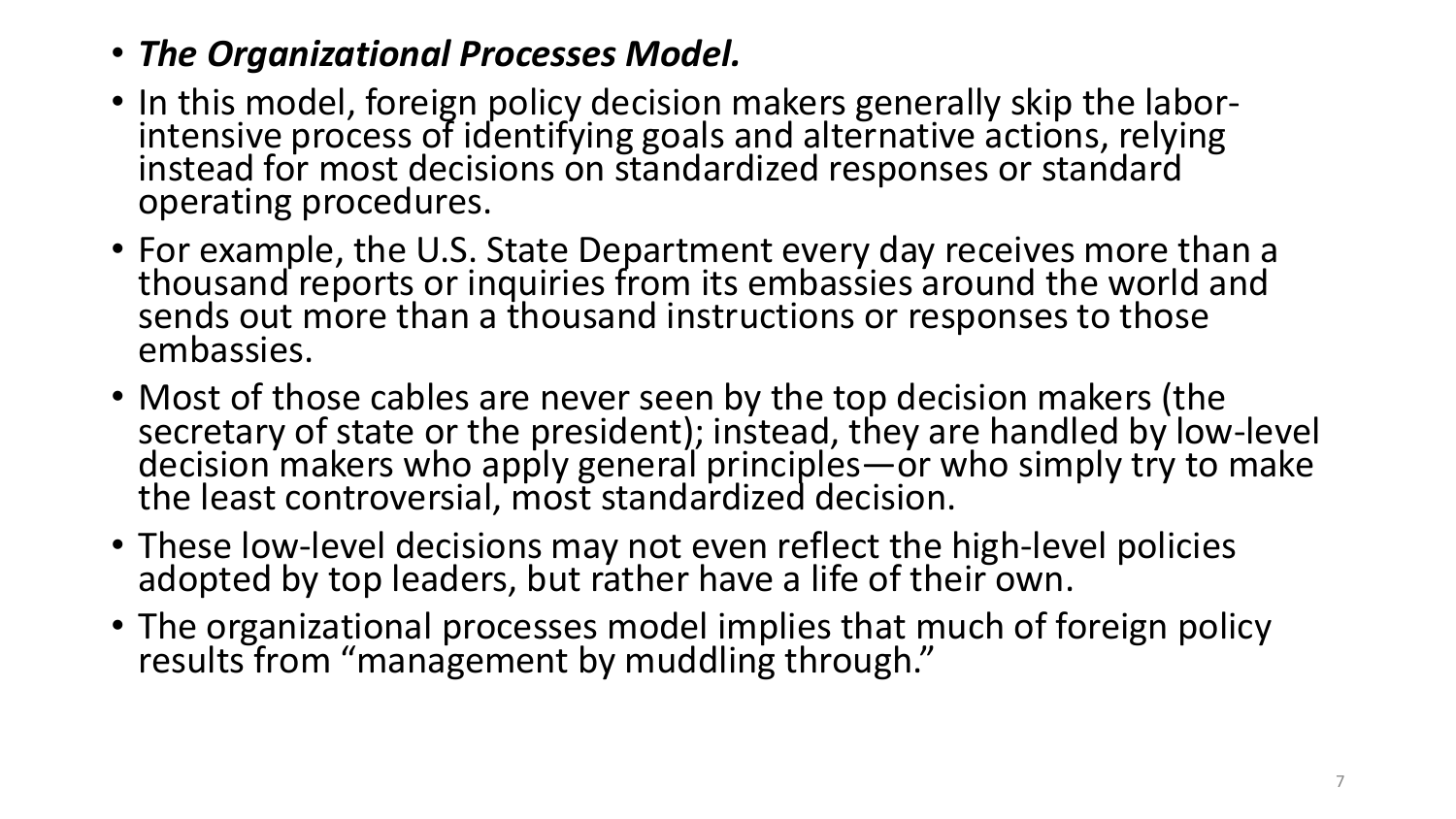- **Government Politics Model (or Bureaucratic Politics Model),**
- In this model, foreign policy decisions result from the bargaining process among various government agencies with somewhat divergent interests in the outcome.
- In 1992, the Japanese government had to decide whether to allow sushi from California to be imported—a weakening of Japan's traditional ban on importing rice (to maintain self-sufficiency in its staple food).
- The Japanese Agriculture Ministry, with an interest in the well-being of Japanese farmers, opposed the imports.
- The Foreign Ministry, with an interest in smooth relations with the United States, wanted to allow the imports.
- The final decision to allow imported sushi resulted from the tug-of-war between the ministries.
- Thus, according to the government politics model, foreign policy decisions reflect (a mix of) the interests of state agencies.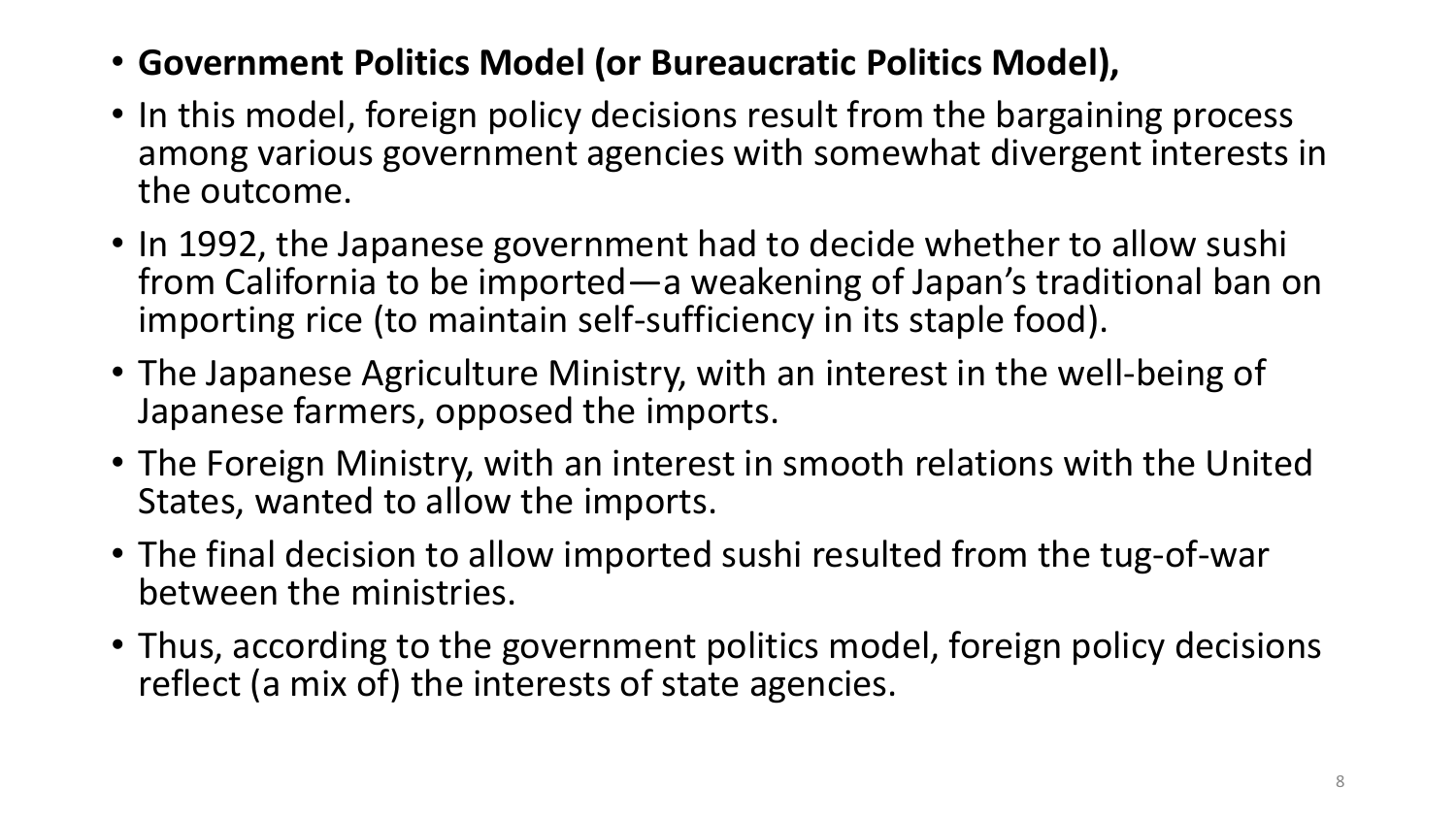- Essentially, the thrust of this model is that government behavior can be understood as outcomes of bargaining games.
- There is no unitary actor but rather many players whose focus is not on a single strategic issue but on multiple diverse intra-national problems.
- Government decisions are therefore not made by rational choice but by political pulling and.
- This Model, therefore, explains deviations from the ideal rational scenario by highlighting the political maneuvering behind the scenes.
- This makes the Model broader in scope, more ambitious in its goals and potentially more fruitful (Welch, 1992).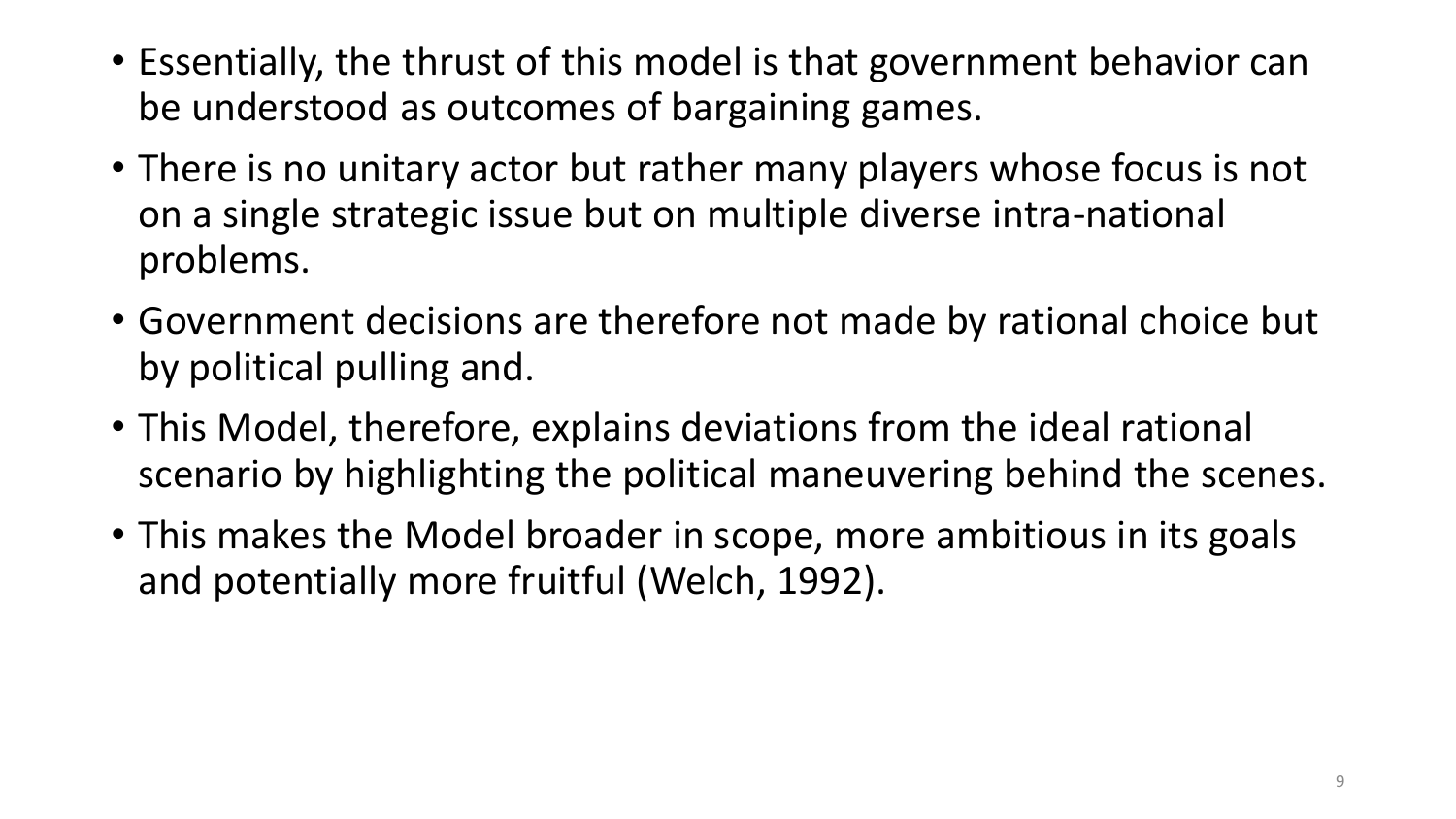- John D. Steinbruner's book *The Cybernetic Theory of Decision (1974)*– is split into two halves. The first half, titled "Paradigms of the Decision Process", presents his conceptual models of the decision making process whilst the second half, titled "The Politics of Nuclear Sharing", describes the development of nuclear sharing proposals between allied European States and the United states during the years from 1956 – 1960.
- The first half focuses on two central tenets of foreign policy decision making: how decision makers cope with uncertainty and how they deal with the inherent conflictual nature of many of the goals of foreign policy.
- Similar to Allison, Steinbruner presents three models of decision making – *the Analytic Paradigm*, *the Cybernetic Paradigm* and *the Cognitive Processes model.*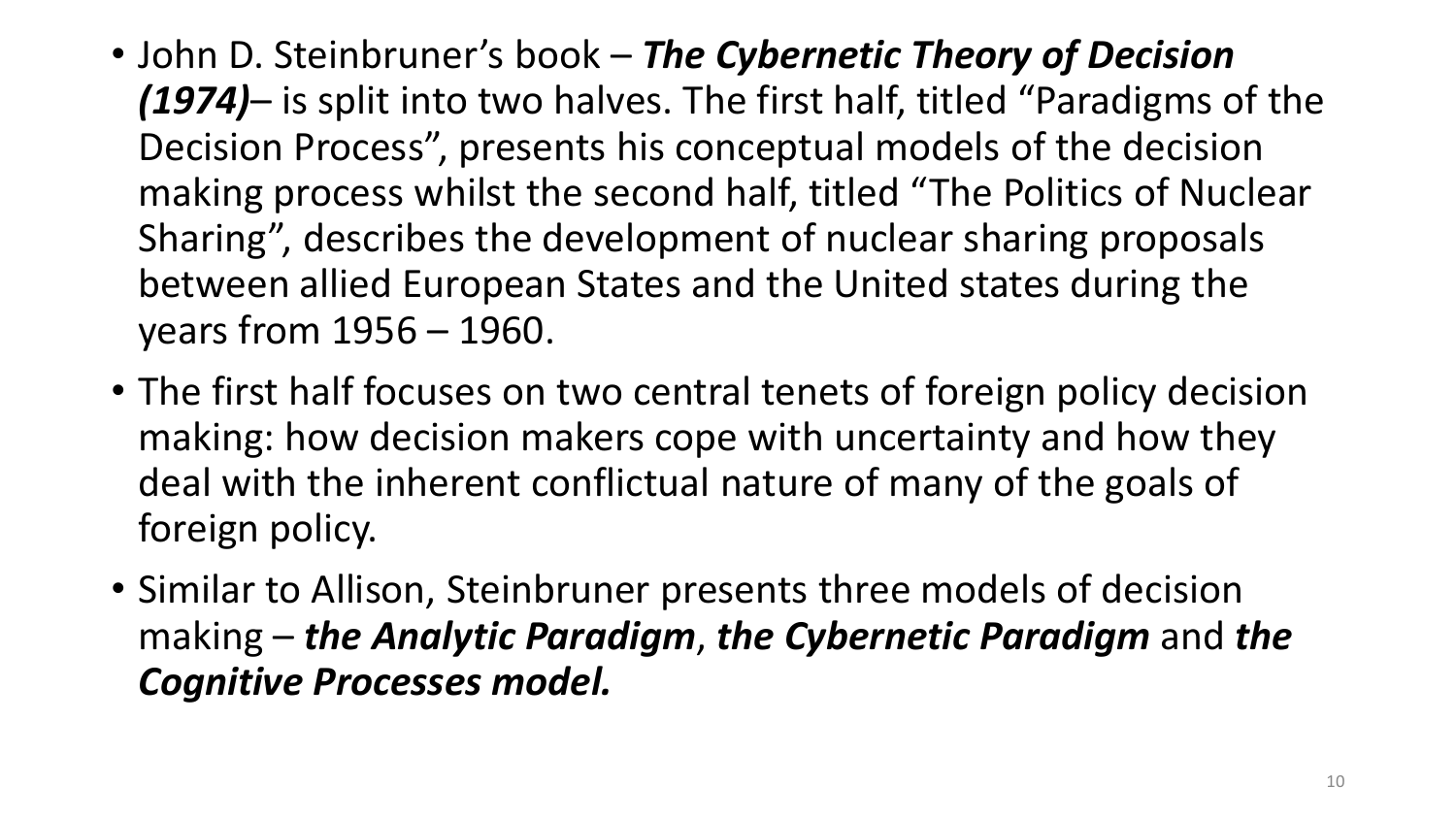- Under *the Analytic Paradigm*, a decision maker's objective is assumed to be the accomplishment of a task under a given set of external limitations.
- In order to reach a decision, the decision maker must make direct calculations which is cognizant of the trade-offs involved.
- The decision maker is guided by the implicit assumptions that alternative states of the world produce differently valued outcomes for the same course of action and that these outcome calculations are continuously updated as new information becomes available (Steinbruner, 1974: 25 – 46).
- Steinbruner somewhat rejects this paradigm because it requires that decision makers have nearly perfect information in order to make their decisions, which they rarely have. In his view, this paradigm stipulates conditions which cannot be met.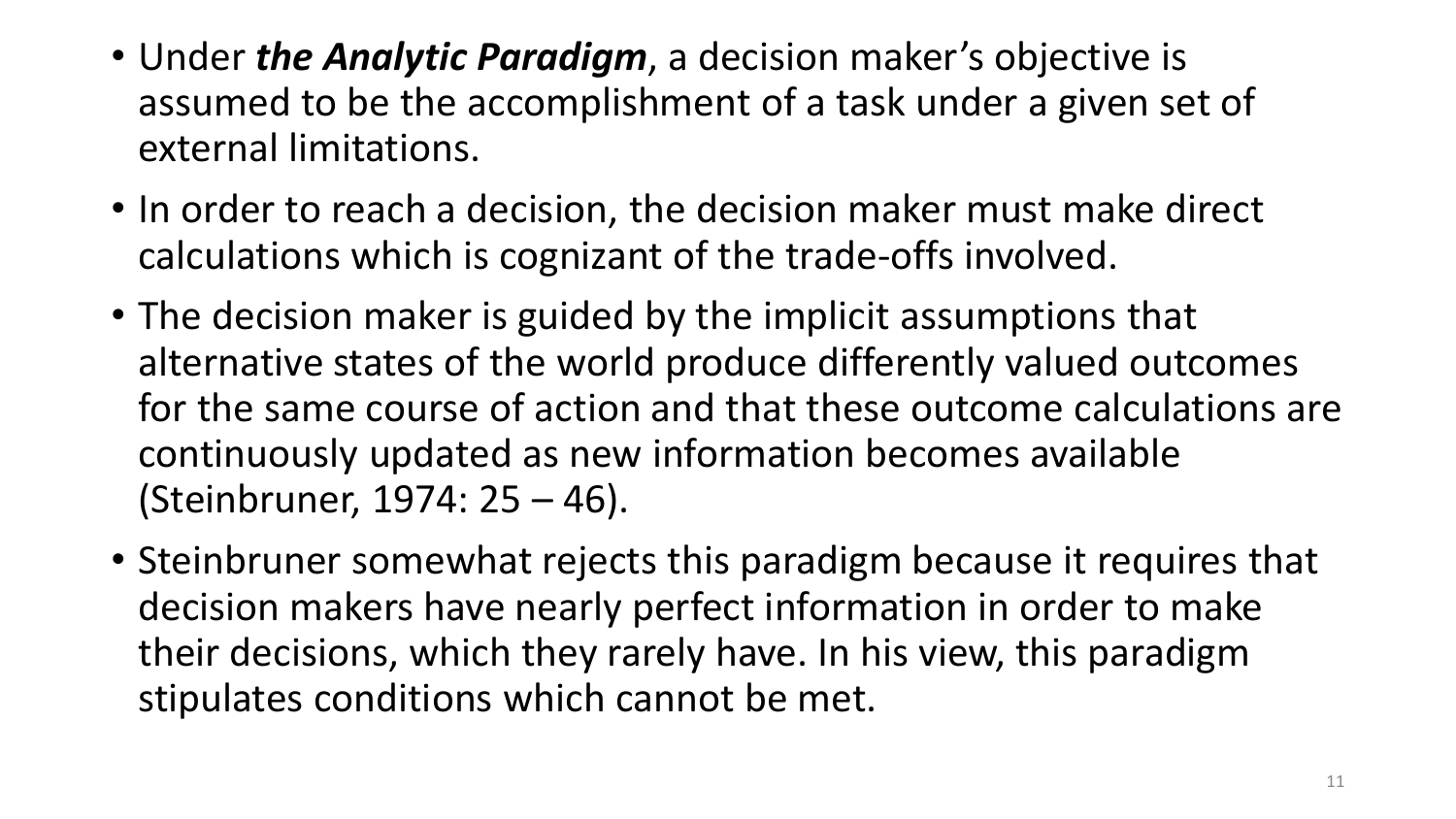- In contrast, his *Cybernetic Paradigm* Steinbruner attempted to explain decision making as it occurs in reality, i.e., under conditions of complexity and uncertainty.
- Decision makers operate under conditions of "structural uncertainty" wherein an individual is not able to ascertain the state of the environment, locate available alternatives, or even assess the consequences of a chosen alternative.
- He views the decision maker's primary concern as one aimed at avoiding the complexity of external constraints by avoiding direct outcome calculations and instead dissecting, segmenting and factoring complex problems to simplify them.
- By following this process, the decision maker disaggregates values and utilizes information selectively, thus avoiding the need to have perfect information.
- Basically speaking, he argued that the cybernetic processes of "incrementalism" and "satisficing" used by individuals explained simple and "routine" decisions.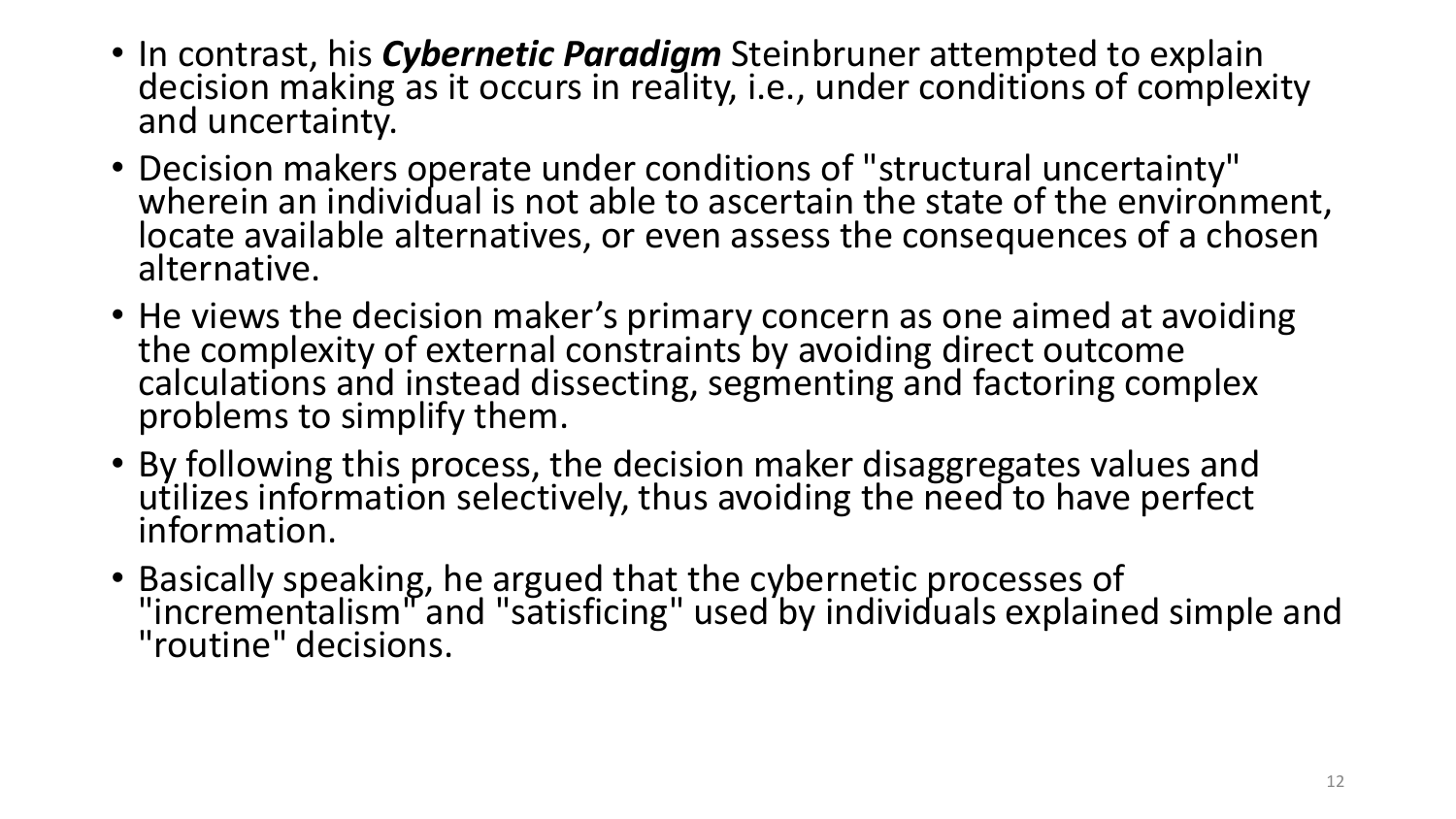- Steinbruner summarizes the cybernetic paradigm by stating that "[its] major theme is that the decision process is organized around the problem of controlling inherent uncertainty by means of highly focused attention and highly programmed response.
- The decision maker in this view does not engage in alternative outcome calculations or in updated probability assessments."
- The *Cognitive Processes model* takes a slightly different approach, modifying the assumptions of the cybernetic model which involve the decision maker's thinking patterns.
- Steinbruner argues that these modifications are necessary because despite operating in conditions of uncertainty most of the time, the mind often operates in a way so as to establish strong beliefs and to act on these beliefs.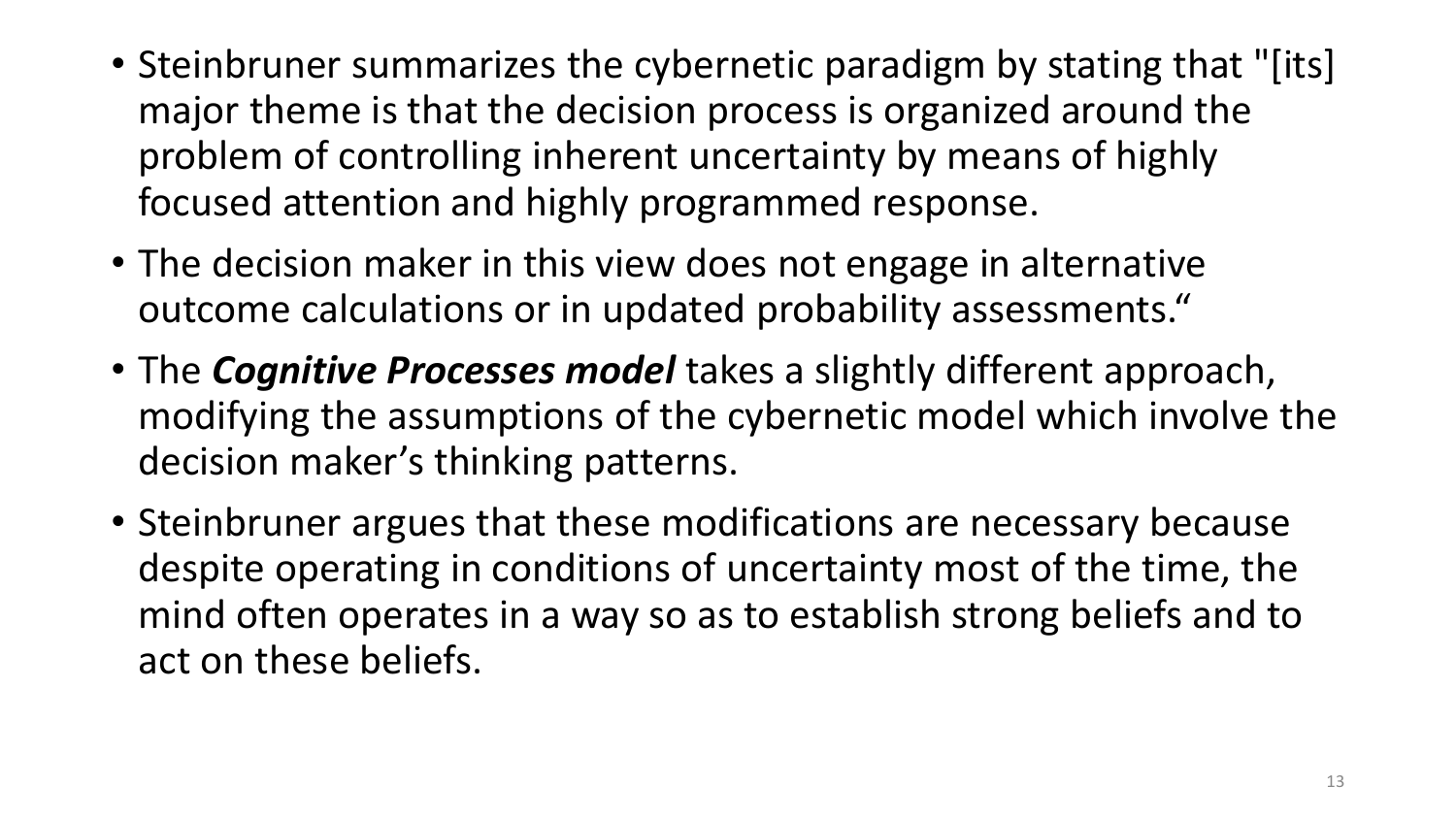- The underlying logic of the *cognitive processes model* is that information is often processed prior to and independently of conscious direction and a major contribution of his work is the explication of these processes and their integration into a theoretical framework (Steinbruner, 1974: 88 – 106, 112-139).
- In essence, the cognitive approach expands on the cybernetic paradigm by asserting that top level decision makers often make categorical decisions about what is desirable and attainable and subsequent evidence to the contrary often does not alter these decisions. Decision makers therefore do not construct the careful trade-offs necessary to attain an optimal solution to most foreign policy problems.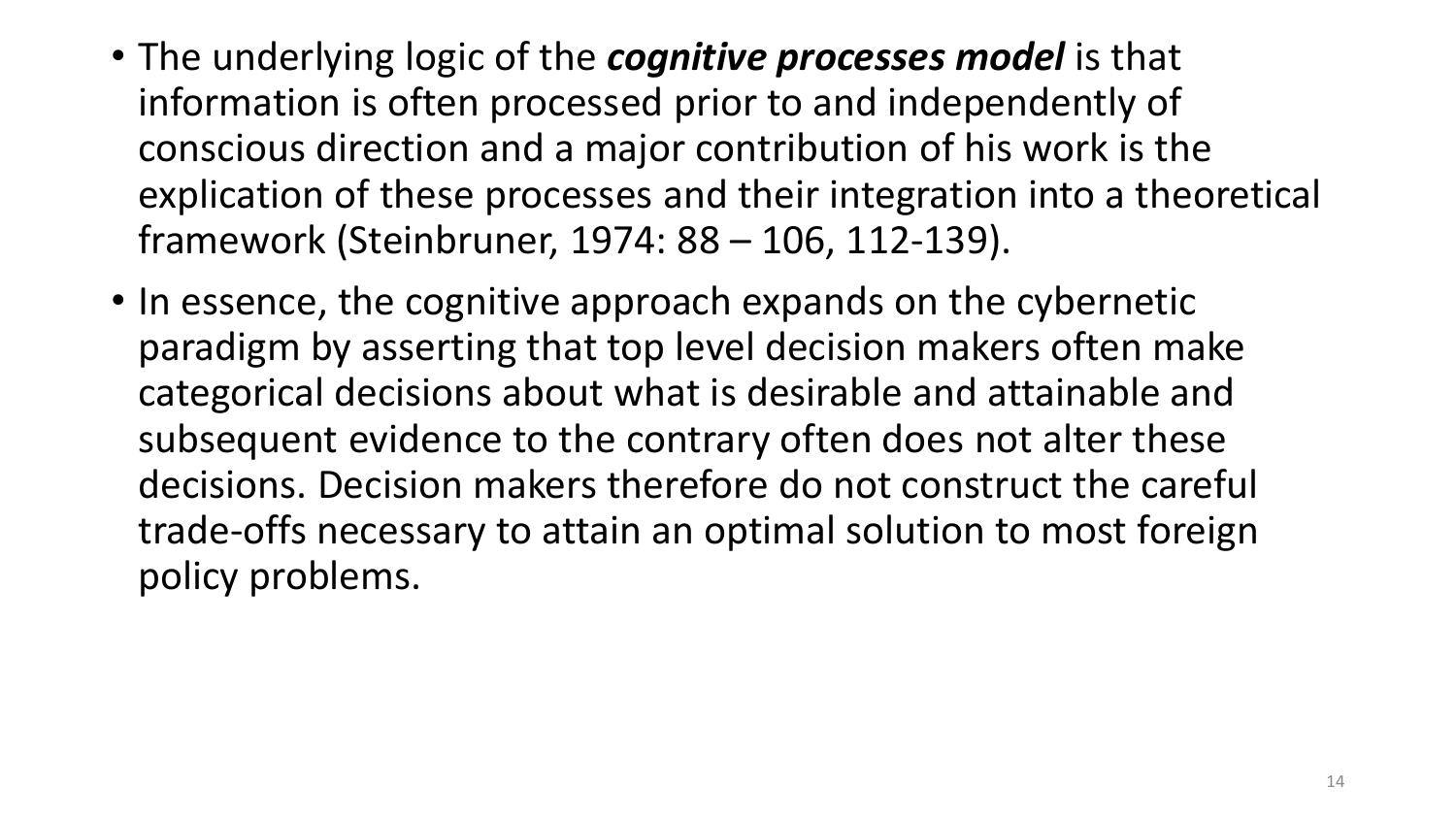#### • **Irving Janis' Groupthink**

- Although the works of Allison (1971, 1999) and Steinbruner (1974, 2002) represented great advances in the literature, one aspect of the decision making process that was still unilluminated was the effect that group dynamics had on the decision making process.
- It is this gap in the literature that Irving Janis aimed to fill with his seminal work *Groupthink*.
- The book, published in 1982, is a revised and enlarged edition of his earlier work, *Victims of Groupthink: A psychological study of Foreign-Policy Decisions and Fiascoes* published in 1972.
- In it he proposes that in group decision making scenarios, participants are often susceptible to "concurrence-seeking", where they try to conform to the group's preferences and opinions while suppressing their own dissenting views.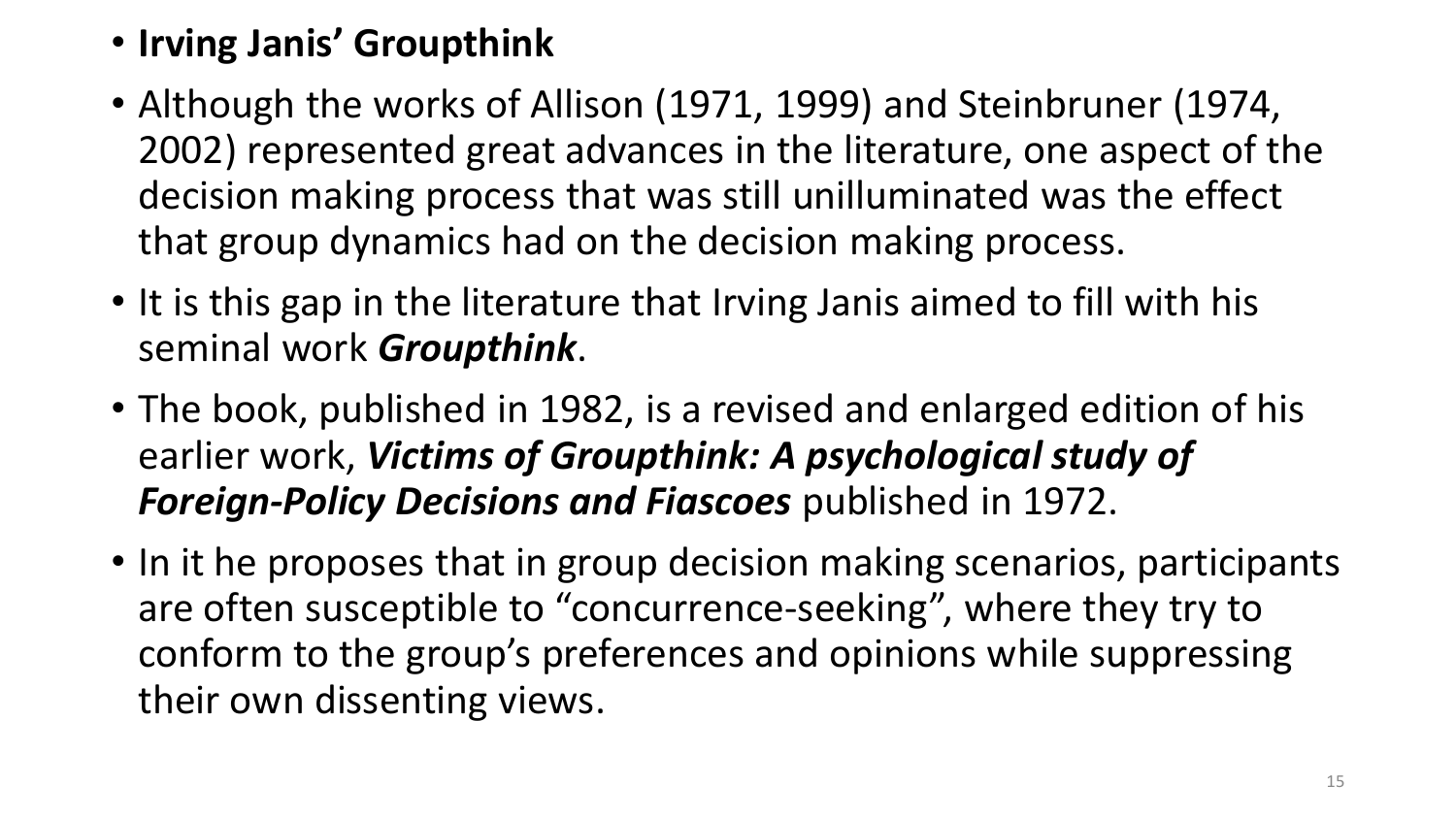- **Groupthink** is a psychological phenomenon that occurs within a group of people in which the desire for harmony or conformity in the group results in an irrational or dysfunctional decision-making outcome.
- Group members try to minimize conflict and reach a consensus decision without critical evaluation of alternative viewpoints by actively suppressing dissenting viewpoints, and by isolating themselves from outside influences.
- Groupthink requires individuals to avoid raising controversial issues or alternative solutions, thus leading to loss of individual creativity, uniqueness and independent thinking.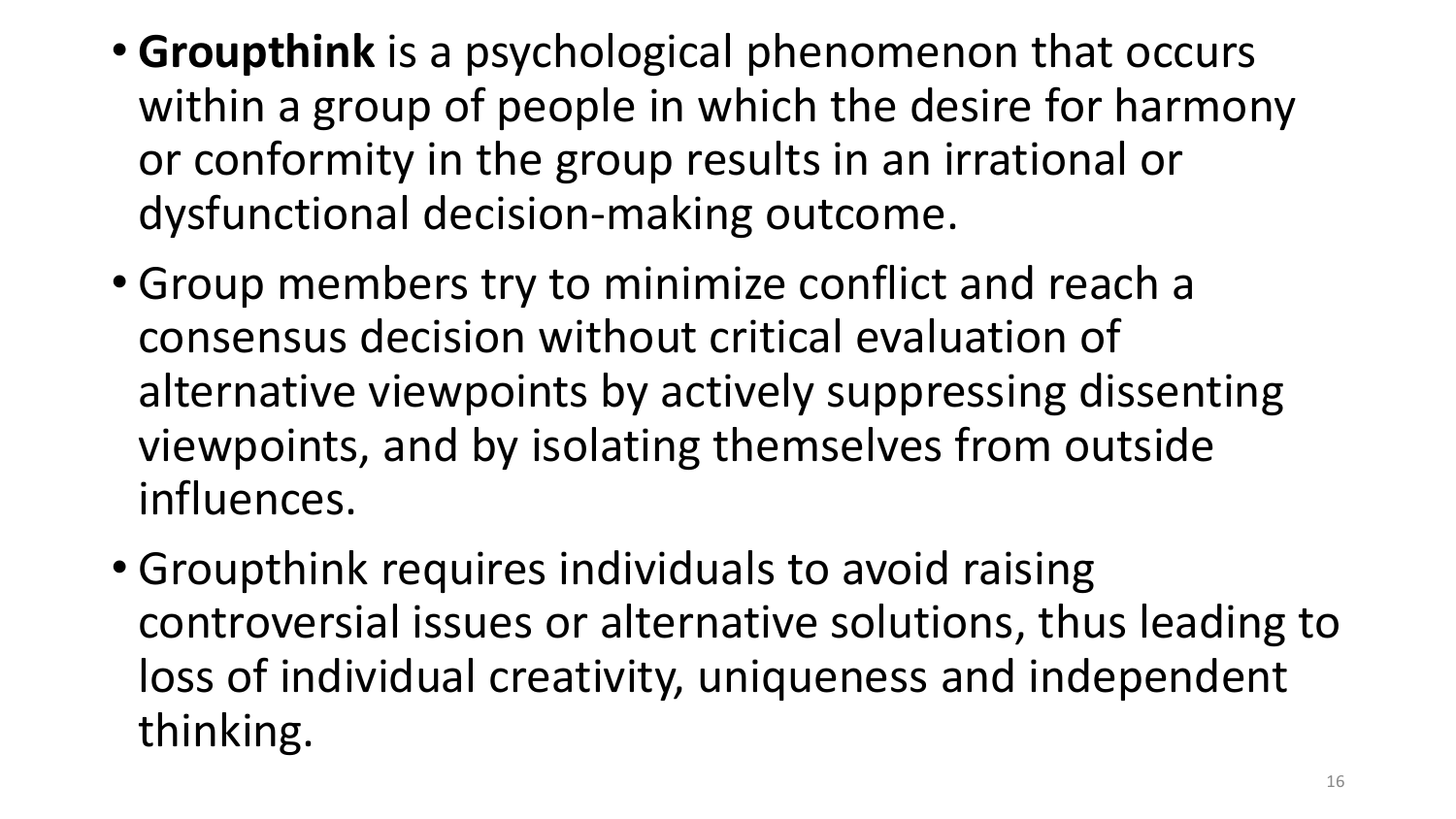- This causes members to strive for unanimity in an effort to preserve group cohesion.
- This is what he referred to as "Groupthink". In the preface to the 1982 version of his book, he states that his purpose is to "increase awareness of this social psychological phenomena in decisions of historic importance, so that group dynamics will be taken into account by those who try to understand the performance of the leading actors and members of the supporting cast" (Janis, 1982: ix).
- *Janis* defines groupthink as a "mode of thinking that people engage in when they are deeply involved in a cohesive group, when the members, striving for unanimity override their motivation to realistically appraise alternative courses of action" (Janis, 1982: 9).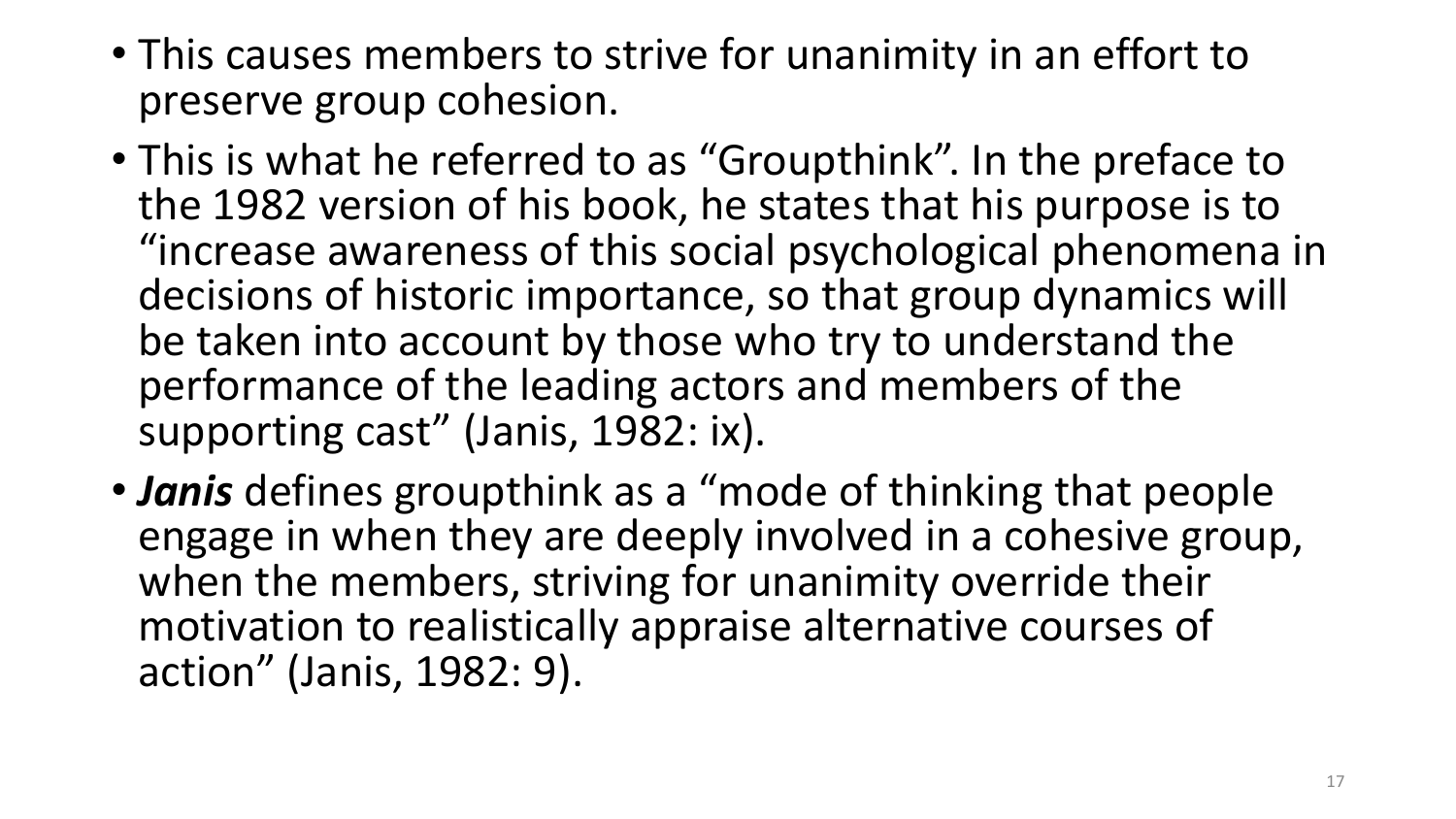- In other words, groupthink depicts the situation where groups reach decisions without accurately assessing their consequences, because individual members tend to go along with ideas they think others support.
- Unlike individuals, groups tend to be overly optimistic about the chances of success and are thus more willing to take risks.
- Participants suppress their doubts about dubious undertakings because everyone else seems to think an idea will work.
- Also, because the group diffuses responsibility from individuals, nobody feels accountable for actions.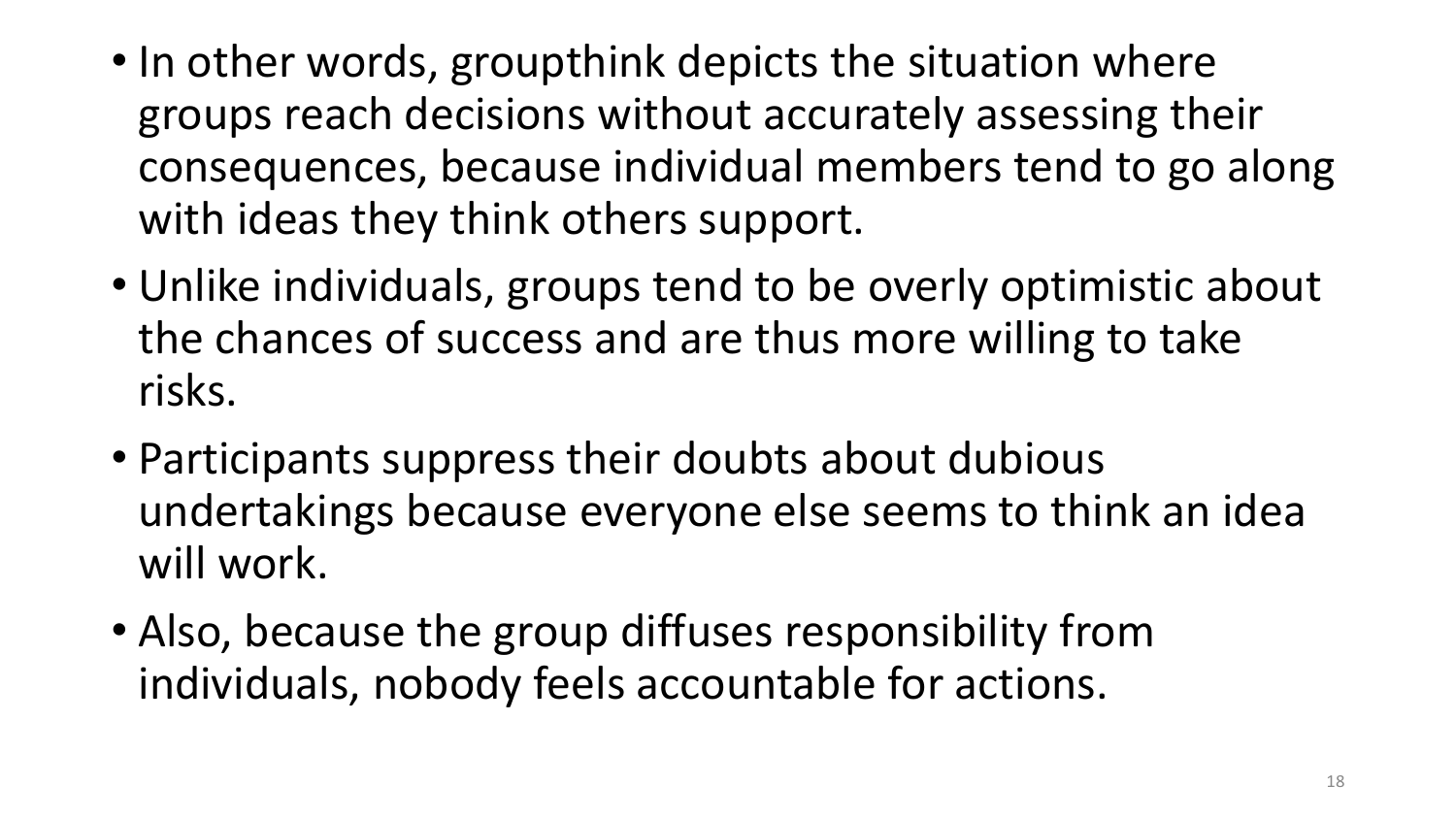- By using the term groupthink, *Janis* points out how mental efficiency, moral judgment and reality testing deteriorates due to pressures to conform to group norms.
- As way of preventing groupthink, Janis recommended: breaking larger groups into sub-committees, designating a devil's advocate in committee meetings, and the solicitation of the opinions of members outside the group
- He then goes on to present eight symptoms of groupthink which were common across the case studies of the fiascoes (presented in chapters 2-5) but absent in the cases of the nongroupthink cases (presented in chapters 6-7). He groups these symptoms into three categories – Overestimations of the group (in terms of its power and morality), Closed-mindedness and Pressures toward uniformity.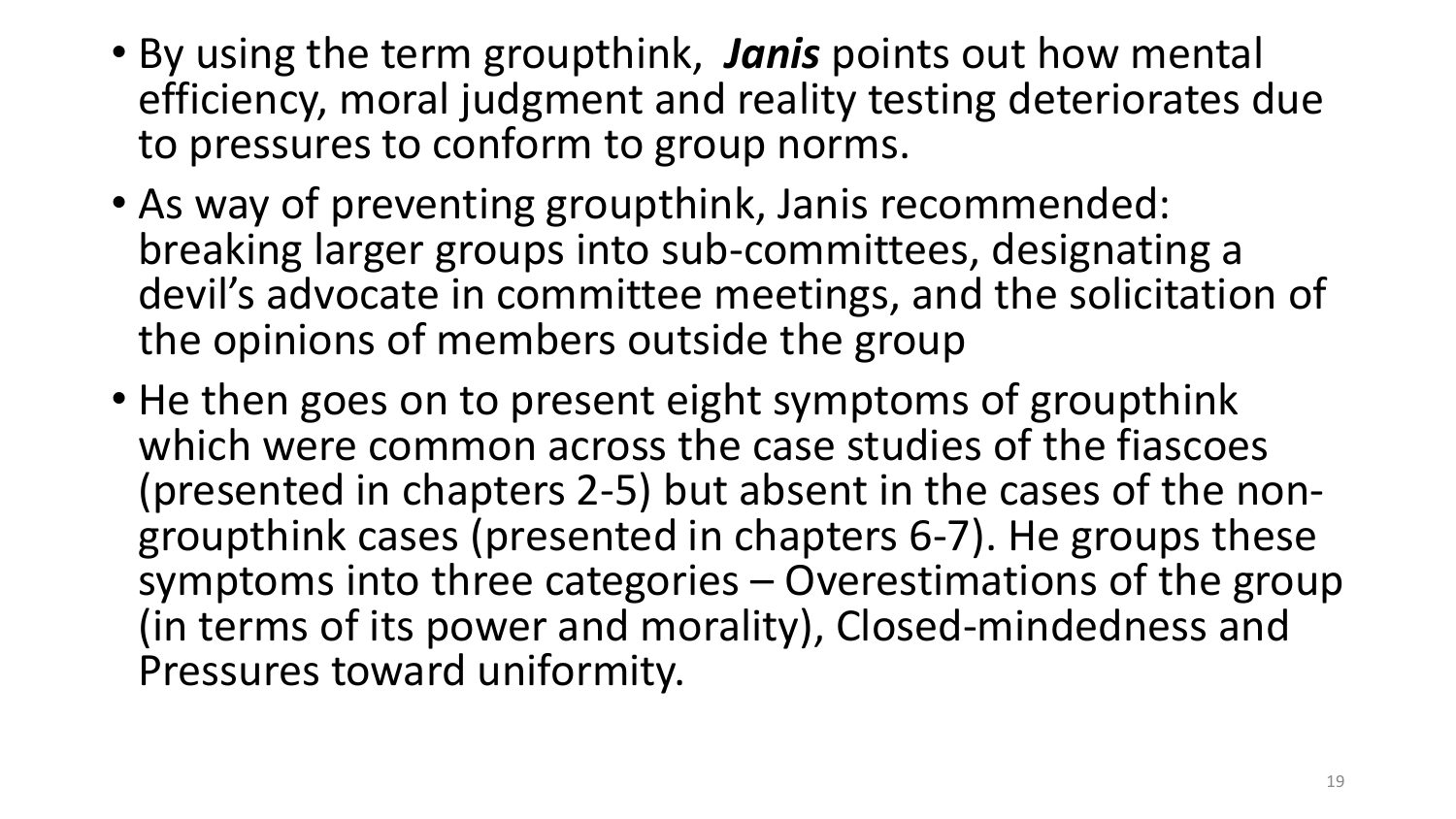- He asserts that pressures towards uniformity can be viewed as an indicator of excessive concurrence-seeking among group members whilst the other two categories ensure that this concurrence-seeking will occur in a setting where bad policies are likely to result (Janis, 1982: 174- 175).
- He then models groupthink in terms of the antecedent conditions which lead to concurrence seeking behavior, resulting in observable consequences which ultimately yield low probabilities of making sound, well-reasoned decisions.
- Janis then concludes by providing recommendations aimed at preventing groupthink. These included breaking larger groups into sub-committees, designating a devil's advocate in committee meetings, the solicitation of the opinions of members outside the group (Janis, 1982: 262 -271).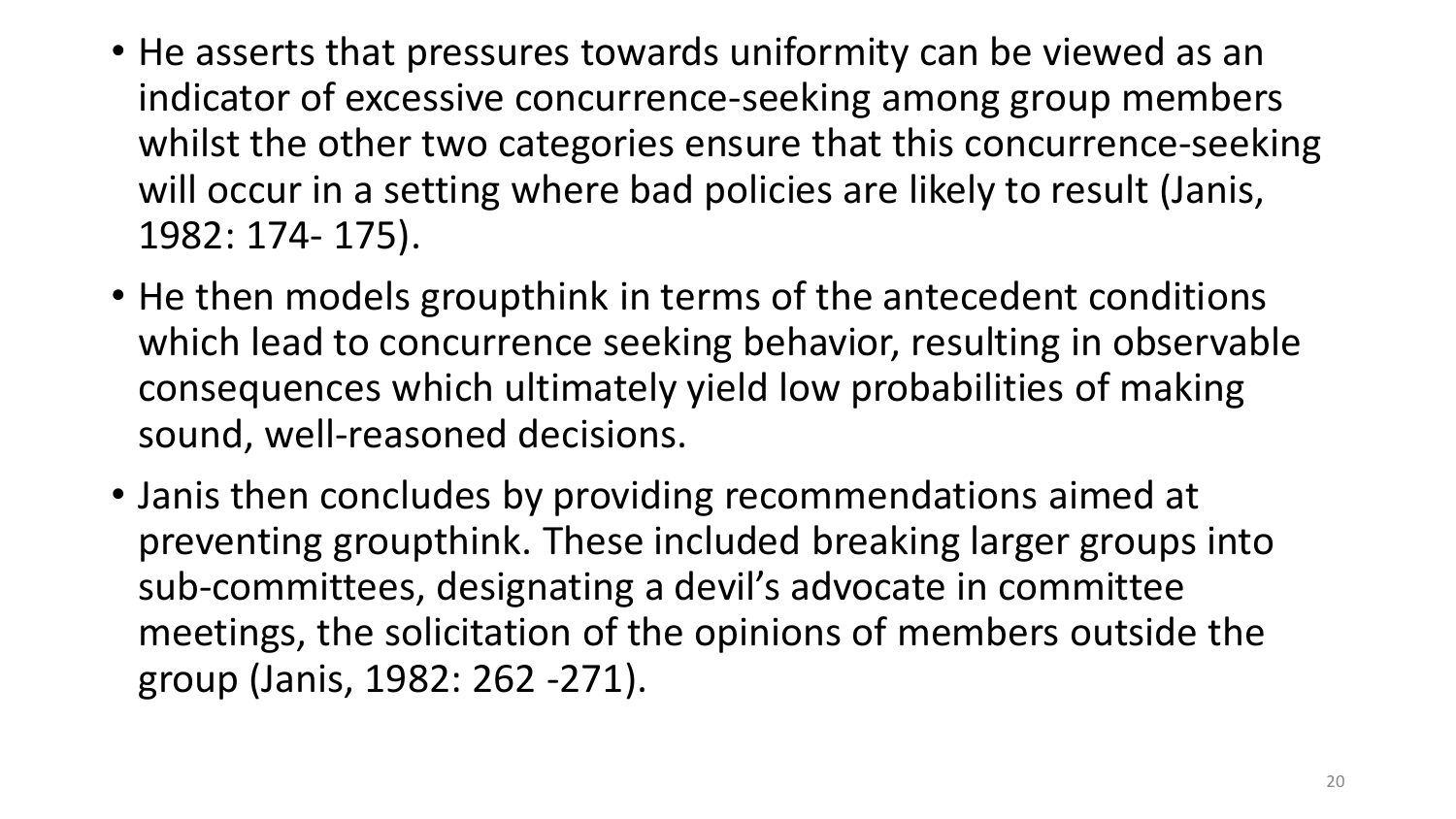# • **Prospect Theory**

- Prospect theory was first introduced by Kahneman and Tversky (1979), and has since become one of the leading alternatives to rational choice as a theory of decision under conditions of risk.
- The theory describes how individuals evaluate and choose between available options, and is used to explain why people consistently deviate from the predictions of rational choice.
- The most commonly utilized finding of prospect theory in the international relations literature is the so-called *framing effect*.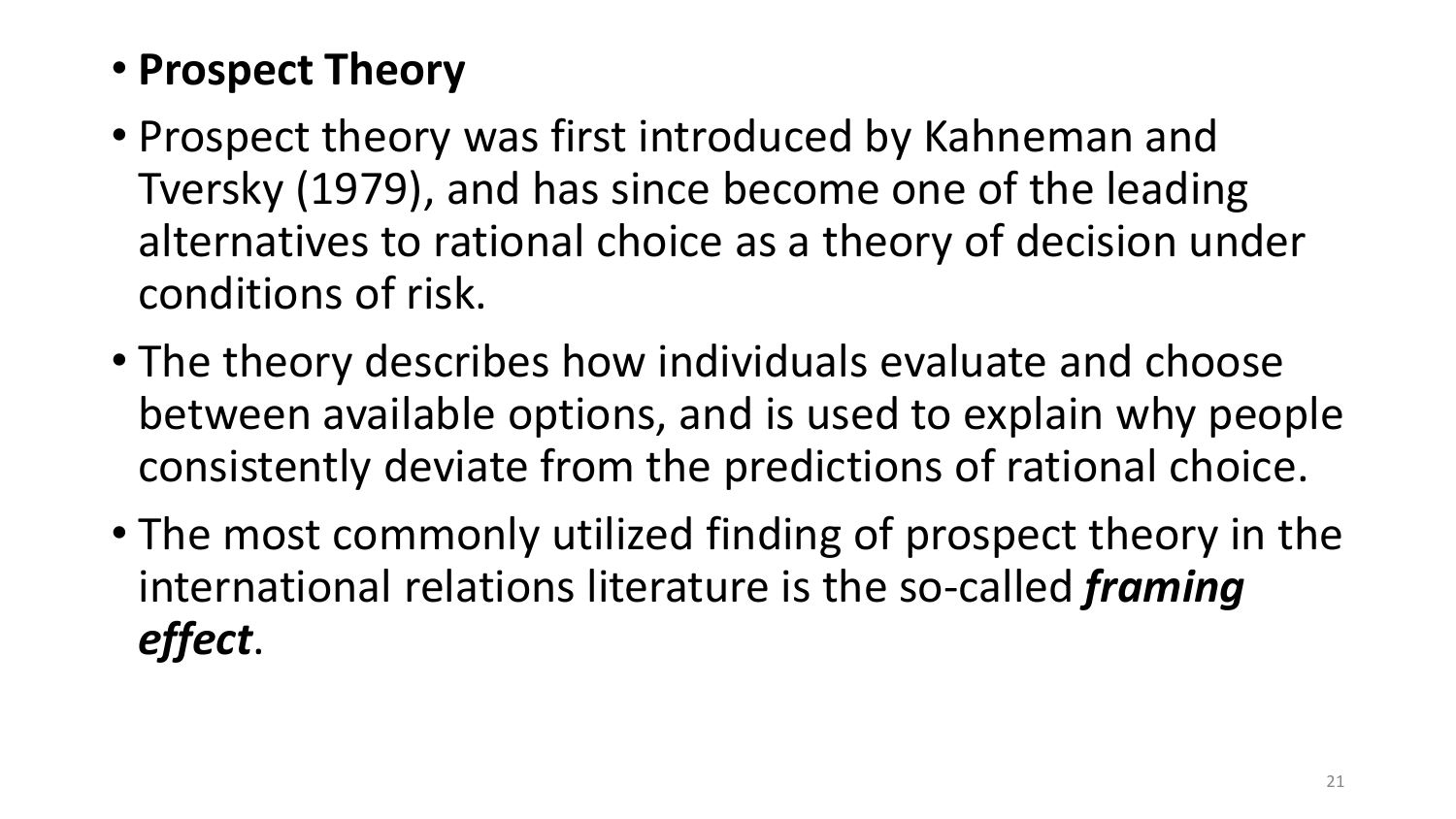- •Simply put, Prospect theory assumes that losses and gains are valued differently, and thus individuals make decisions based on perceived gains instead of perceived losses.
- Also known as "loss-aversion" theory, the general concept is that if two choices are put before an individual, both equal, with one presented in terms of potential gains and the other in terms of possible losses, the former option will be chosen.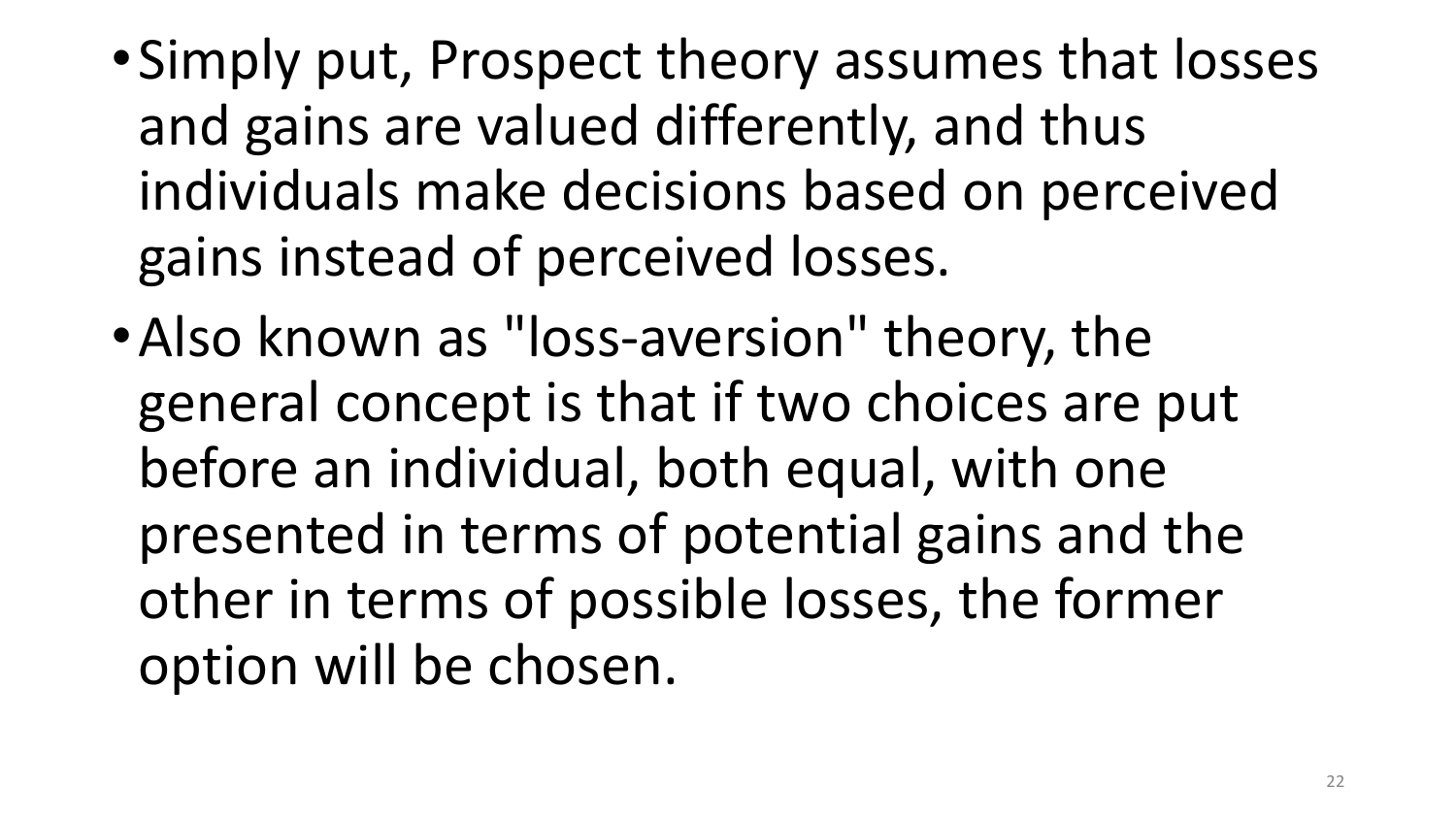- Individuals tend toward risk acceptance when confronted with choices between losses (losses frame) and risk aversion when confronted with choices over gains (gains frame).
- Prospect theory posits that individuals evaluate outcomes, not from net asset levels, but instead as a function of deviations from a reference point.
- They also overweight losses relative to comparable gains, and are risk-acceptant in the domain of loss but risk-averse in the domain of gain.
- Their identification of this reference point is a critical variable, and they react to probabilities in a nonlinear fashion.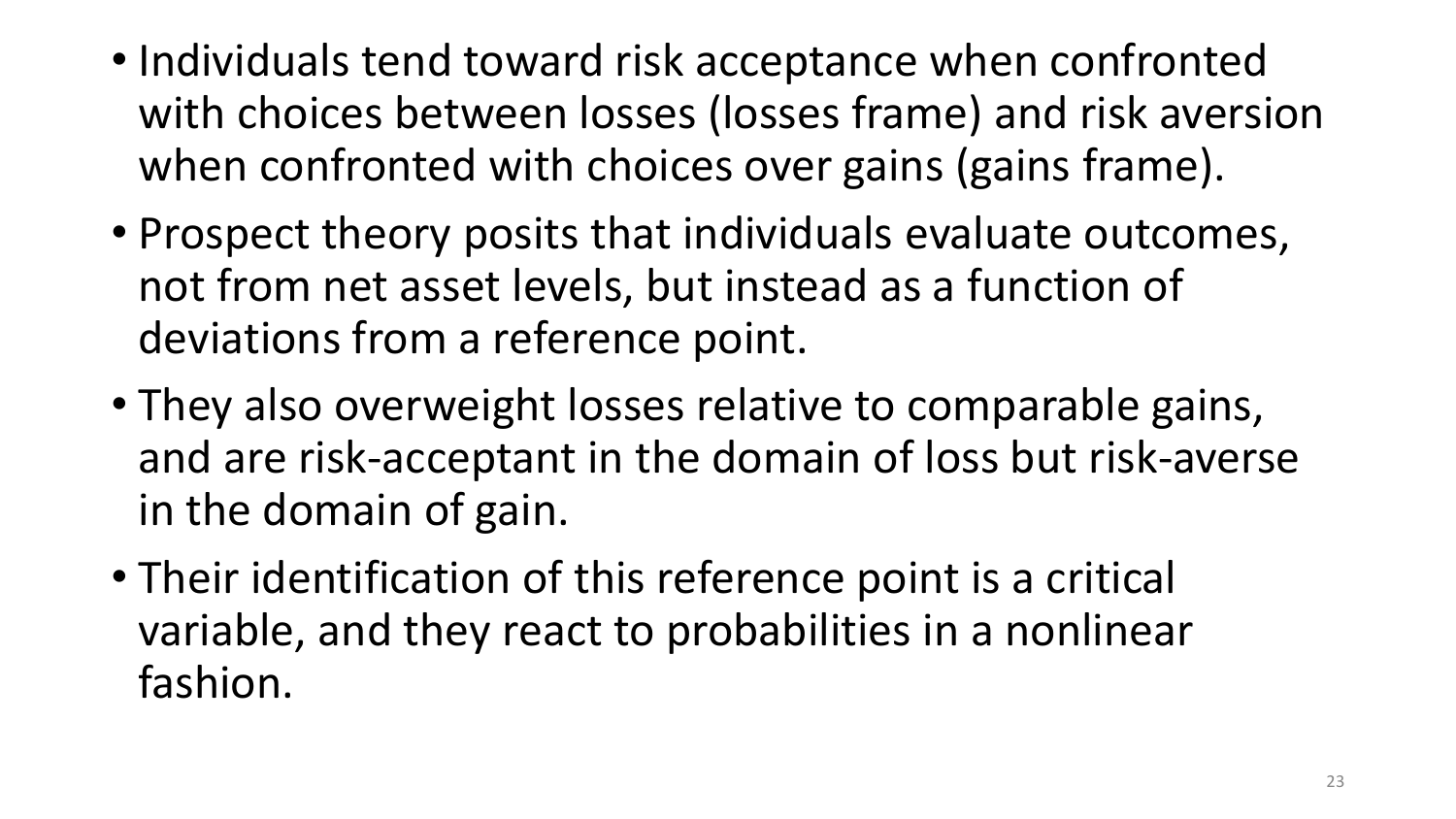- Instead of evaluating net asset levels, individuals tend to think in terms of gains and losses, specifically choosing among options in terms of deviations from a reference point (ibid.). Reference dependence is the central analytic assumption of prospective theory.
- The prospect theory provides a thorough situational analysis: risktaking behaviour is based not only on the individual predispositions of a leader, but derives from a cognitive response to a situation that restricts how the options are interpreted and how the choice is made.
- It is a theory of the decision-making process and of reasoning.
- Decisions are based on judgments that are subjective in nature. As a result, decision-makers are likely to be influenced in their judgment even before they intervene in the decision-making process.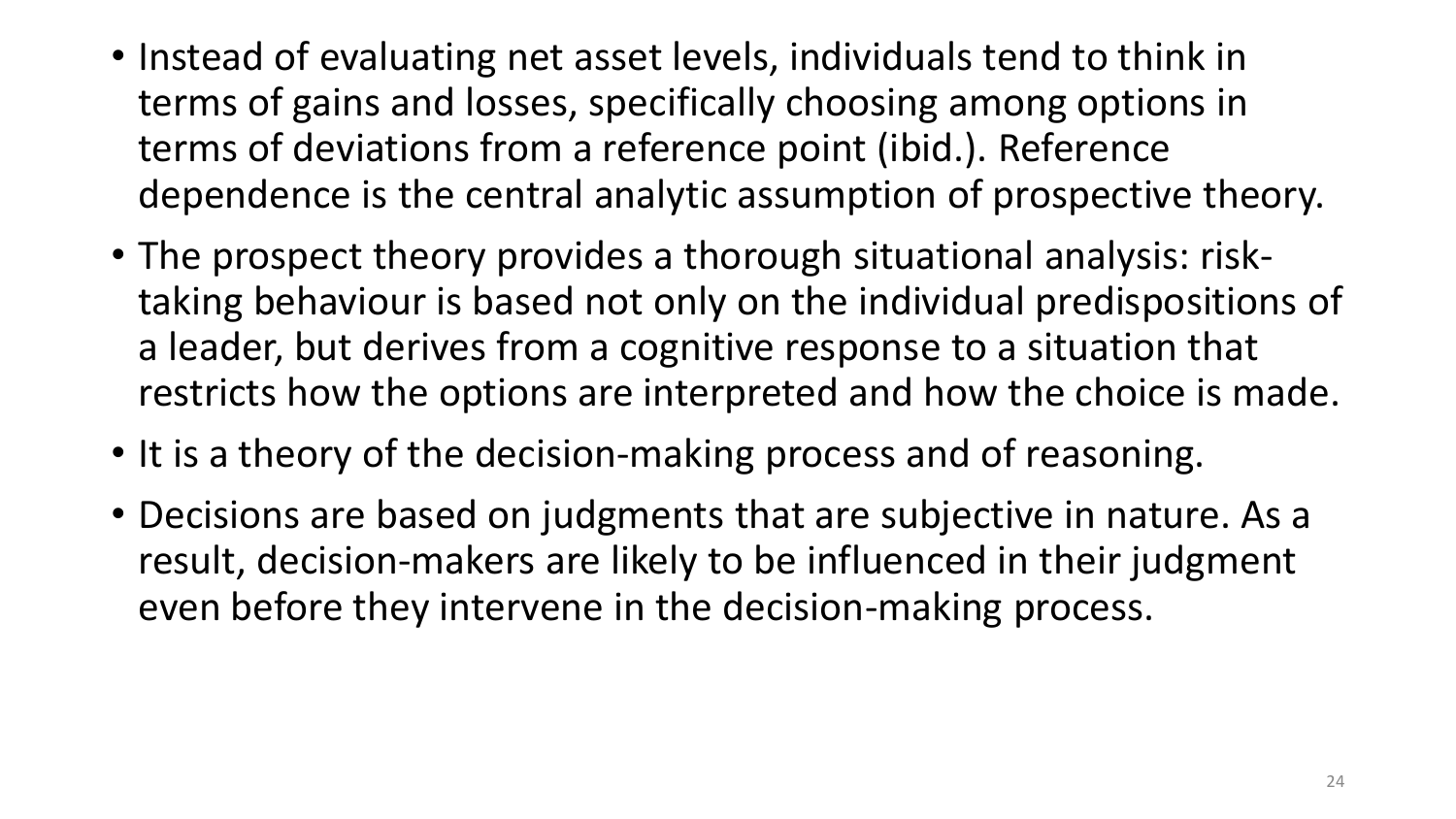## • **Poliheuristic Theory**

- Alex Mintz created Poliheuristic Theory. Poliheuristic theory concentrates on the "why" and "how" of decision making which makes the theory relevant to both the contents and the processes of decision making.
- The term poliheuristic can be subdivided into the roots *poly* (many) and *heuristic* (shortcuts), which refers to the cognitive mechanisms decision makers utilize in attempts to simplify complex decision tasks (Geva, Redd, and Mintz 2000; Mintz and Geva 1997; Mintz et al. 1997).
- The poliheuristic theory of decision making proposes that policy makers employ a two-stage decision process where in the first stage decision makers initially screen available alternatives utilizing cognitive-based heuristic strategies.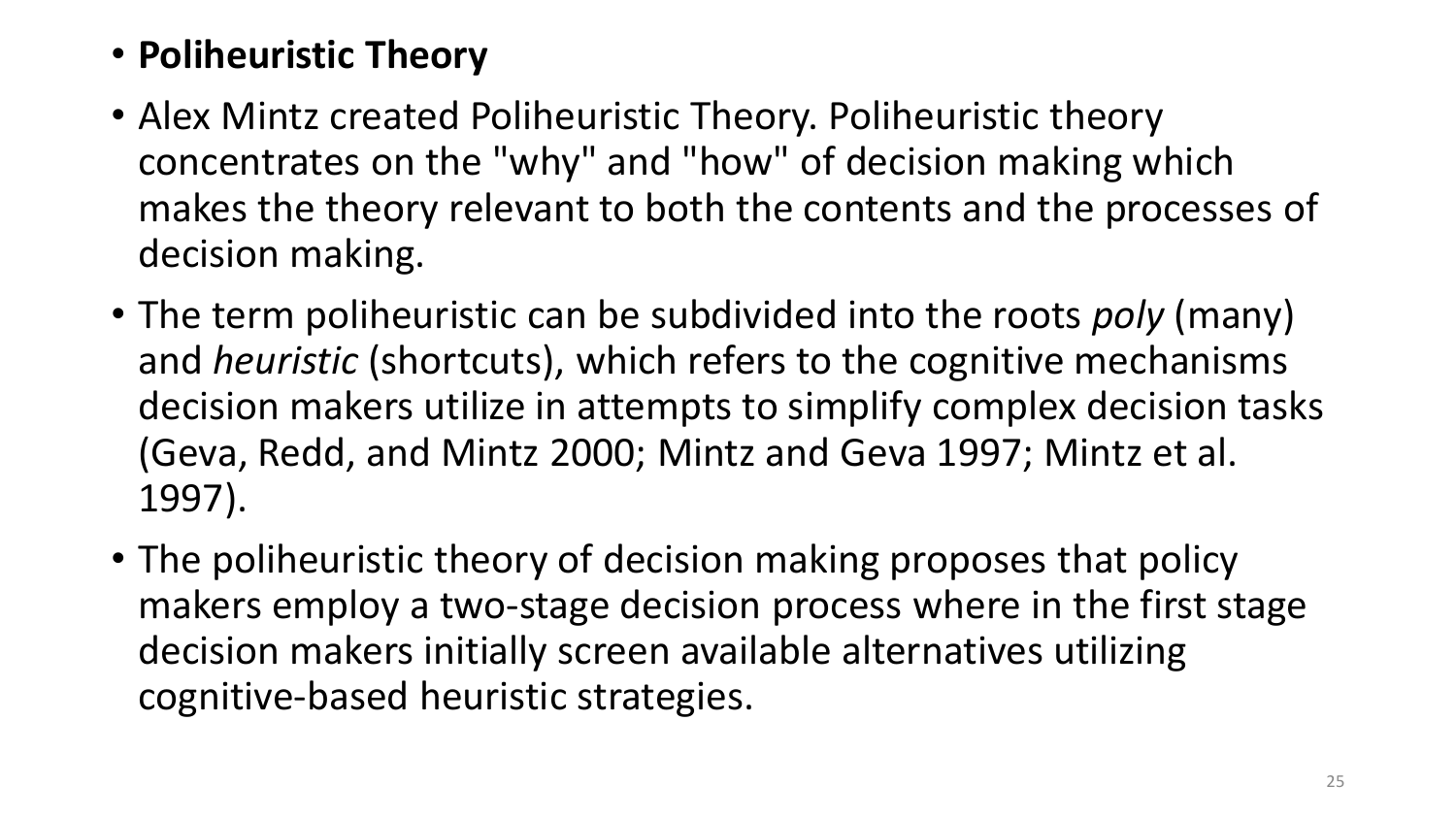- In the second stage, when the decision matrix has been reduced to a more manageable number of alternatives and dimensions, policy makers resort to analytic, expected utility, or lexicographic rules of choice in an effort to minimize risks and maximize rewards.
- The first phase in the decision process typically involves a nonexhaustive search wherein decision makers process information across dimensions in an attempt to select "surviving" alternatives before the completion of the consideration of all alternatives along all dimensions.
- The second phase, then, consists of a lexicographic or maximizing decision rule used in selecting an alternative from the subset of "surviving" alternatives.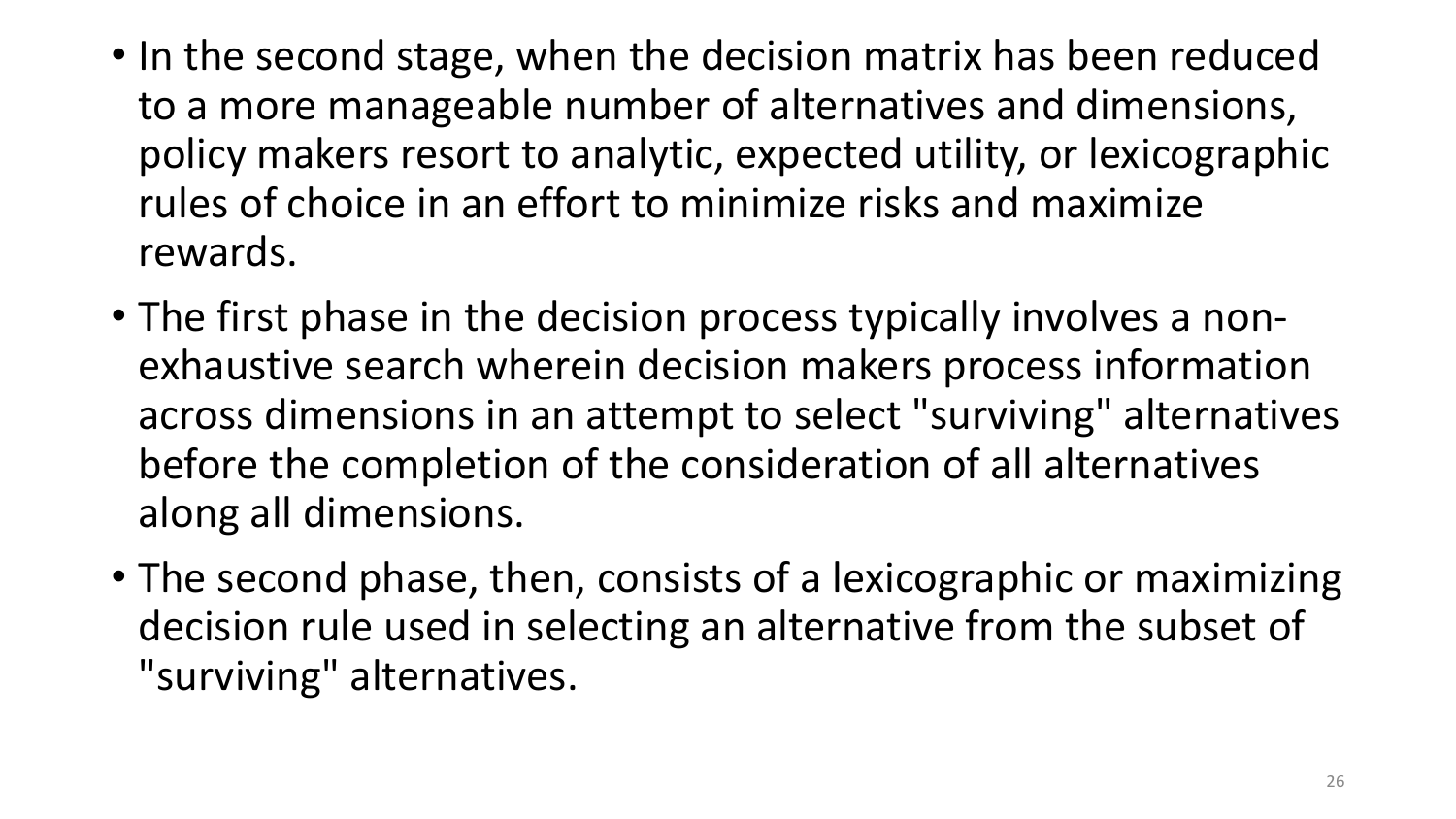- Another key premise of the poliheuristic theory is its reference to the political aspects of decision making in a foreign policy context.
- The assumption is that the policy maker measures costs and benefits, risks and rewards, gains and losses, and success and failure in terms of political ramifications above all else (Mintz 1993).
- Furthermore, politicians are concerned about challenges to their leadership, their prospects of political survival, and their level of support (Kinne 2005). Domestic politics is the essence of decision.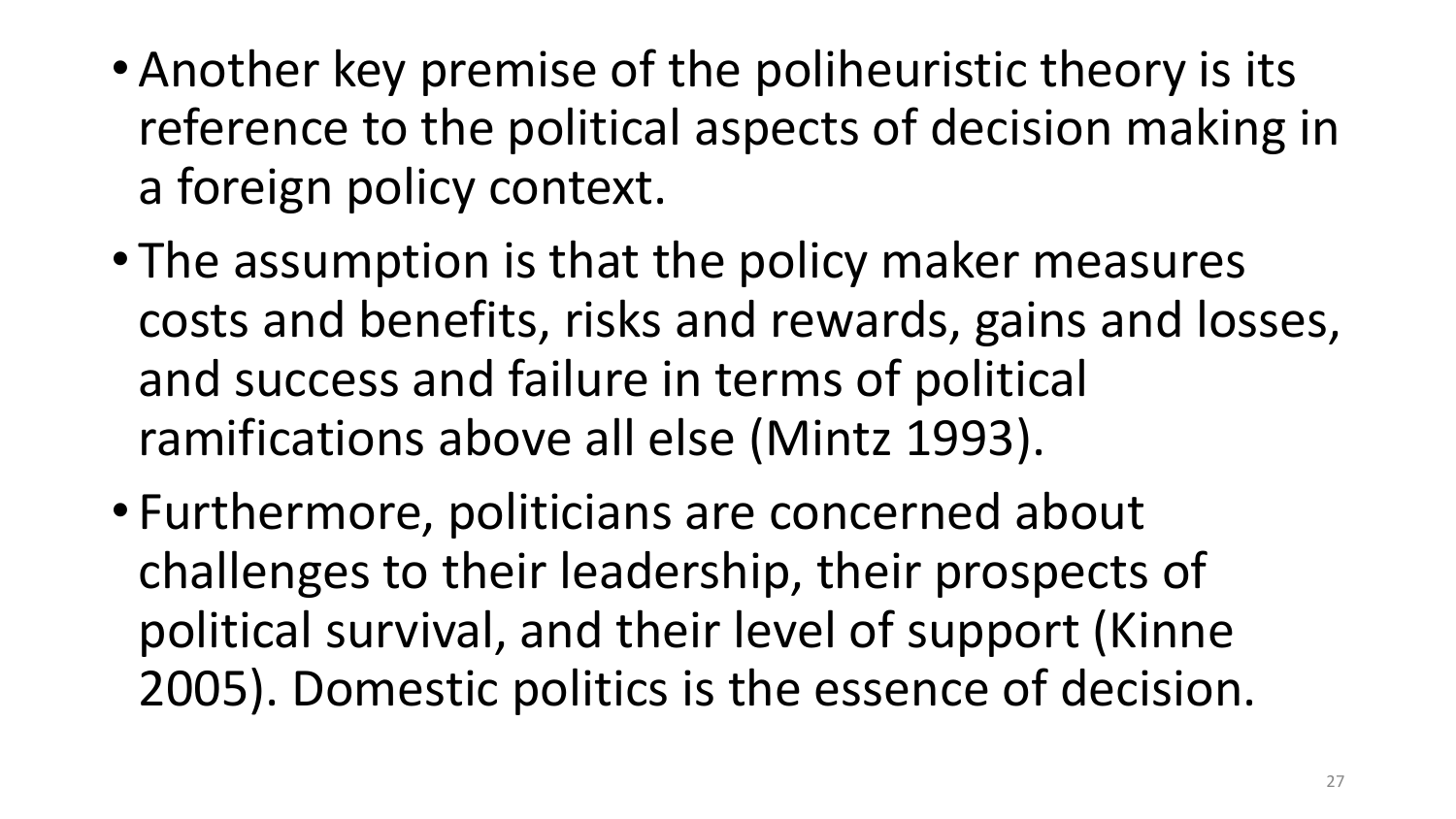- Because loss aversion (Kahneman and Tversky 1979; Levy 1992a, 1992b) outweighs all other considerations, leaders are driven more by avoiding failure than by attaining success (Anderson 1983).
- As Mintz and Geva (1997, 84) assert "the political dimension is important in foreign policy decisions not so much because politicians are driven by public support but because they are averse to loss and would therefore reject alternatives that may hurt them politically."
- The theory, then, suggests procedures for eliminating alternatives by adopting or rejecting courses of action based on this political heuristic (a commonsense rule) in a twostage decision process (Mintz et al. 1997).